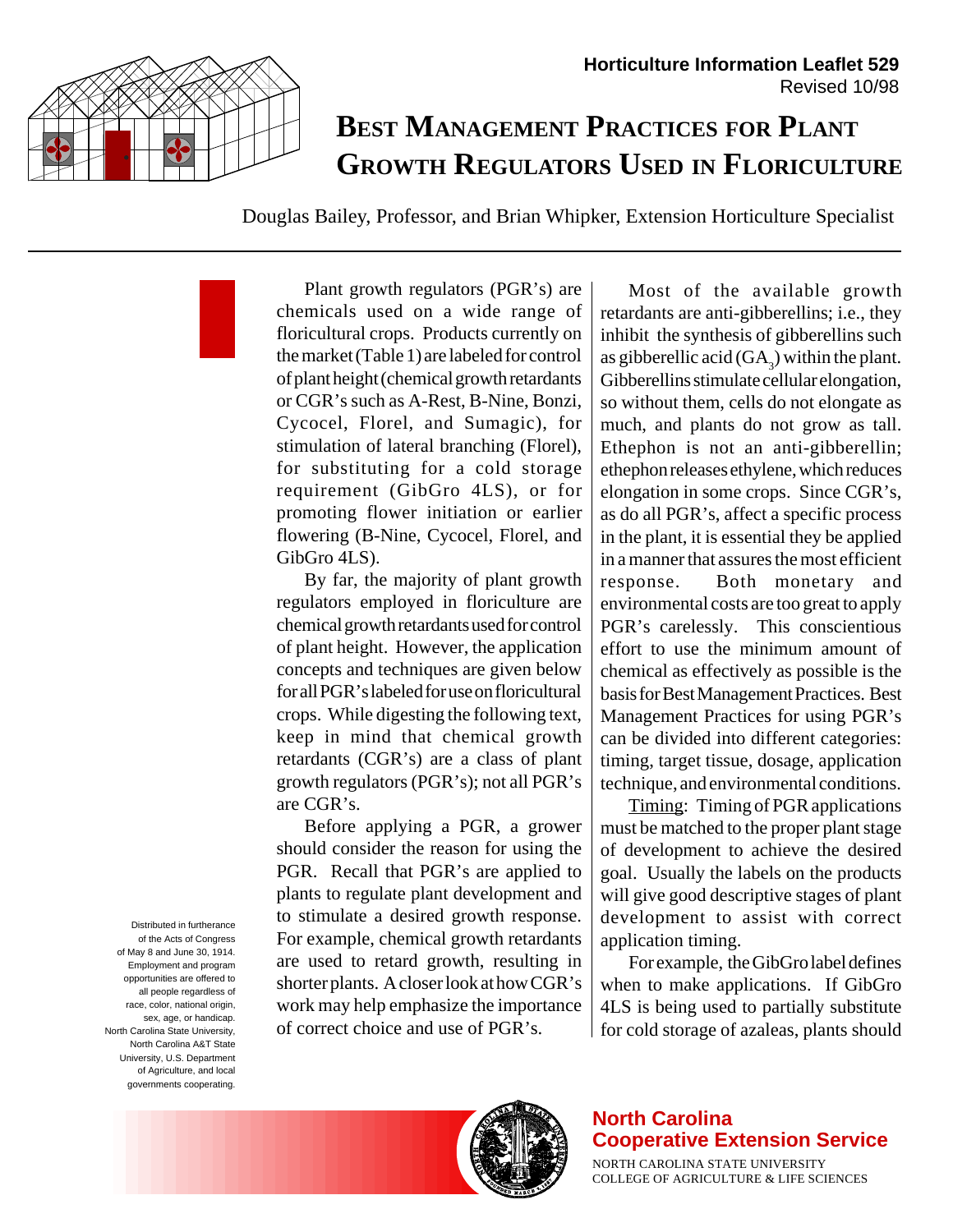be at Stage 5 of floral development (i.e., style elongated and open) when treatment is initiated. Applying prior to this stage could result in abnormal flower development.

For most plants, apply CGR's such as A-Rest, B-Nine, Bonzi, Cycocel, Florel, and Sumagic after the plant has developed sufficient foliage (photosynthetic area, leaf area) to prevent excessive stunting of the plant's development. For example, a Bonzi spray on pansy plugs should not be made until three true leaves are present on the plants. Earlier applications may stop plant growth completely rather than merely reduce elongation. Apply CGR's just prior to rapid shoot elongation; e.g. after pinching and newly developing shoots are visible, but before shoot elongation has occurred. Remember that CGR's are chemical growth retardants not chemical plant reducers--they cannot shrink plant growth already present. Make your final application before the stage when floral size will be reduced. If growth retardants are applied too late, the size of the flowers can be reduced and floral development can be slowed. A good example would be bract size reduction and delay of bract color in poinsettia due to late application of A-Rest, B-Nine + Cycocel, Bonzi, Cycocel, or Sumagic.

Timing of a PGR application should be based on a physiological stage of plant development such as the number of leaves present, the length of shoots, or plant diameter, not chronological age such as 3 weeks after pinching. Recommendations given in terms of chronological age are merely guidelines that have been correlated to physiological stages and should only be used as rough estimates as to when to apply plant growth regulators. Also remember to read the label when deciding on timing for a PGR application. Many labels suggest the proper plant stage of development for chemical application.

Target: The target tissue or plant part to receive the chemical depends on the chemical and the plant species.

☞ Foliage and Stems: Chemicals can be sprayed on, or shoots can be dipped into a chemical solution at time of transplanting. If dipping shoots into a solution, use a consistent soaking time, such as 10 seconds. For sprays, remember that areas are sprayed not individual plants. Imagine yourself painting a wall with a roller. You want uniform coverage over the entire area- -not heavy clumps (every time you pass over a plant). This is the only way to assure even coverage and consistent results. With many PGR's such as A-Rest, Bonzi, and Sumagic, spraying different volumes of the same concentration spray over a given area gives different levels of control. If growers "spray to runoff" or "spray to glistening", every grower will apply a different amount, and there is no way of predicting the results.

Proper coverage is essential for consistent results (see Application Technique section). For example, Bonzi and Sumagic are not very effective if only applied to plant leaves. Transport of Bonzi and Sumagic to the growing point in the plant is most effective if it is applied to the stem or if it is absorbed through the roots. If an insufficient application volume is used and stems are not wetted, poor height control will be the result. On the other hand, since root uptake is very effective, an over application of Bonzi or Sumagic using too large a volume will result in the excess spray dripping onto the substrate leading to root uptake of the chemical and causing too great a reduction in growth.

☞ Substrate: PGR's can be applied to the substrate (growth media or soil), if the root system is the target tissue. This is the same as a soil drench; drenches use larger volumes of solution per plant or pot, but usually at lower concentrations than a spray or dip. Drenches can take more time to apply than sprays, and require exact metering of volume delivered per pot for consistent control of elongation.

☞ Roots: PGR's can be applied directly to the roots or the underground portion of the plant such as bulbs, corms, or tubers, prior to planting.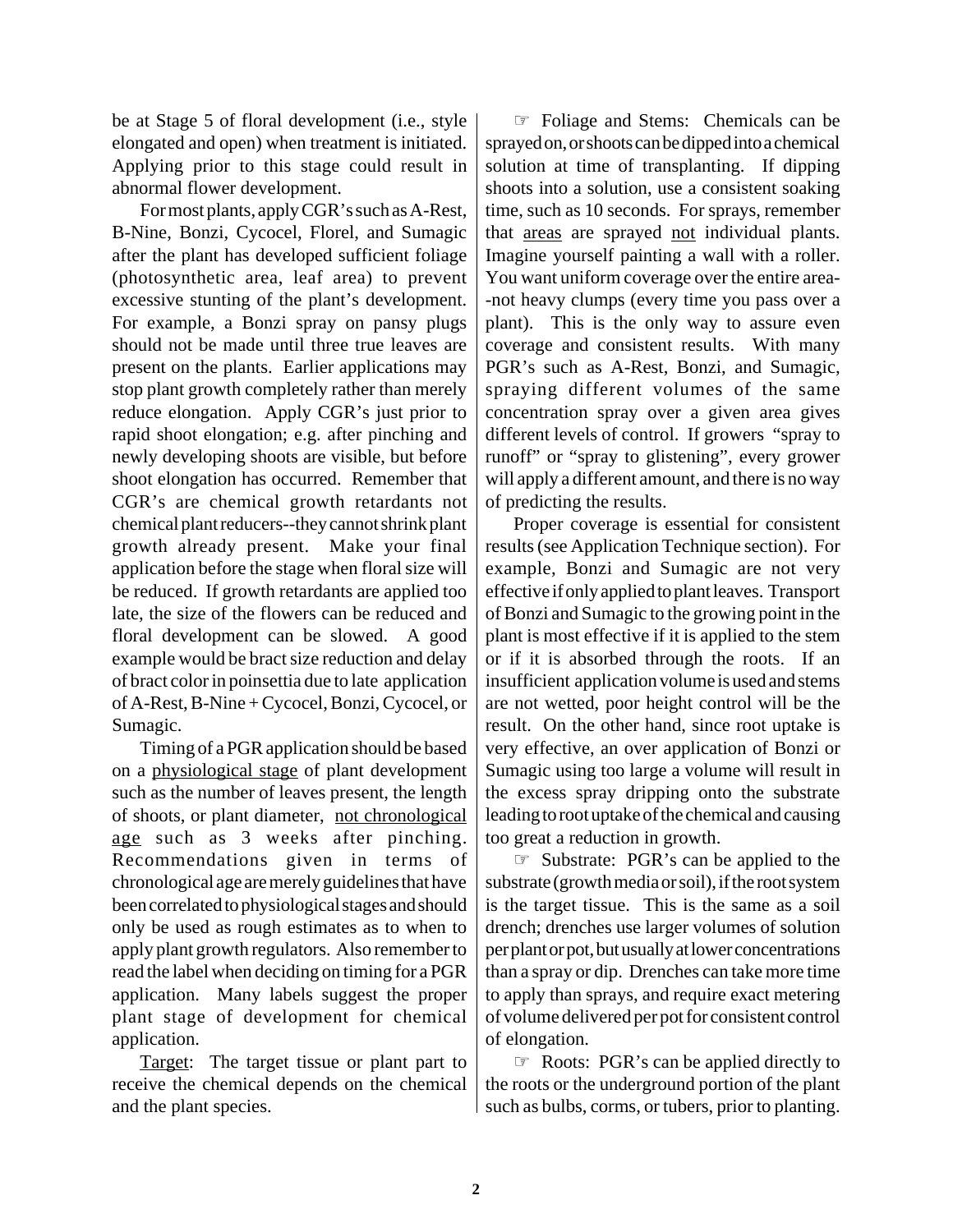An example is a Bonzi soak, which is labeled as a preplant treatment for freesias.

Dosage: Read the label; do not guess on dosage. Keep in mind that a dosage is the product of concentration of solution applied and volume of solution applied per area. If either are incorrect, results could be unpredictable and nonrepeatable. Take care to always apply the correct dosage to all plants treated.

Application Technique: As with the target tissue, the method of delivering a PGR depends on both the chemical used and the plant species to be treated. Table 1 lists labeled application techniques for PGR's in the application method and rates column.

☞ Dips: With some plants it is possible to dip the plant shoot, or underground portion (bulb, corm, tuber) into a growth retardant solution prior to potting. This method is labeled and is very effective for applying B-Nine to the shoots of rooted chrysanthemums just prior to potting. This method is fairly accurate, if each plant remains in the solution for the same amount of time, and if each plant has approximately the same size shoot or bulb. Unfortunately, this method is not feasible with many crops, and dipping plants in a common solution could result in the spread of disease organisms.

☞ Drenches: Applying a growth retardant in a drench form is fairly easy. Measure out a known amount of chemical, add it to a known volume of water, and apply a known volume of the drench to each pot or plant. As pot size increases, usually the volume of drench recommended also increases. If using a drench, make sure the volume and concentration of the solution are correct for the size pot to be treated. There are "drenching machines" available on the market that emit a set volume of drench then turn off for a short period of time prior to the next dose to allow applicators to place the nozzle into the next pot to receive the drench. Do not apply any plant growth regulator through an irrigation system, unless the label lists chemigation as a legal application technique. Currently, it is legal to apply A-Rest through drip, overhead boom, sprinkler, and flood (subirrigation) systems. Consult the label for specific application recommendations.

☞ Sprays: A spray application can be more difficult to apply evenly than a drench, but with attention to detail, is the method of choice. Some chemical labels recommend to "spray to runoff"; that is, spray each plant until spray visibly just begins to drip off of the foliage. Depending on the size of the plant, the sprayer's objectivity, and other factors, varying amounts of chemical will be applied to each plant. It is much safer and more accurate to base spray application on areas, not plants. Apply a known volume of spray evenly to a known area (square footage), regardless of how many plants are in that known area. The general recommendation for sprays is to apply  $\frac{1}{2}$  gallon per 100 ft<sup>2</sup> of cropping area. This volume is sufficient to comfortably walk 25 feet while spraying a 4 foot-wide bench, thus the basis for the recommendation. If the area is sprayed evenly, it assures that each pot will receive the same amount of spray, regardless of how many containers are in the area.

To help with uniform distribution, the sprayer should be equipped with a pressure gauge and pressure regulator to assure uniform output. Unless the sprayer is emitting a constant volume, spray will not be applied evenly over plants.

Spray droplet size can affect spray distribution on the plants. In general, the smaller the droplet size, the more even the coverage and the greater the effectiveness (efficacy) of the chemical. Therefore it is possible that two growers applying the same treatment but with different spray nozzles could achieve different degrees of effectiveness. For consistency, try to use the same nozzle type for all PGR applications.

Spray adjuvants, compounds added to assist the action of the active ingredient, such as a wetting agent can affect PGR efficacy. Some PGR products such as A-Rest, Bonzi, and Sumagic advise against adding a wetting agent. B-Nine already contains a wetting agent and may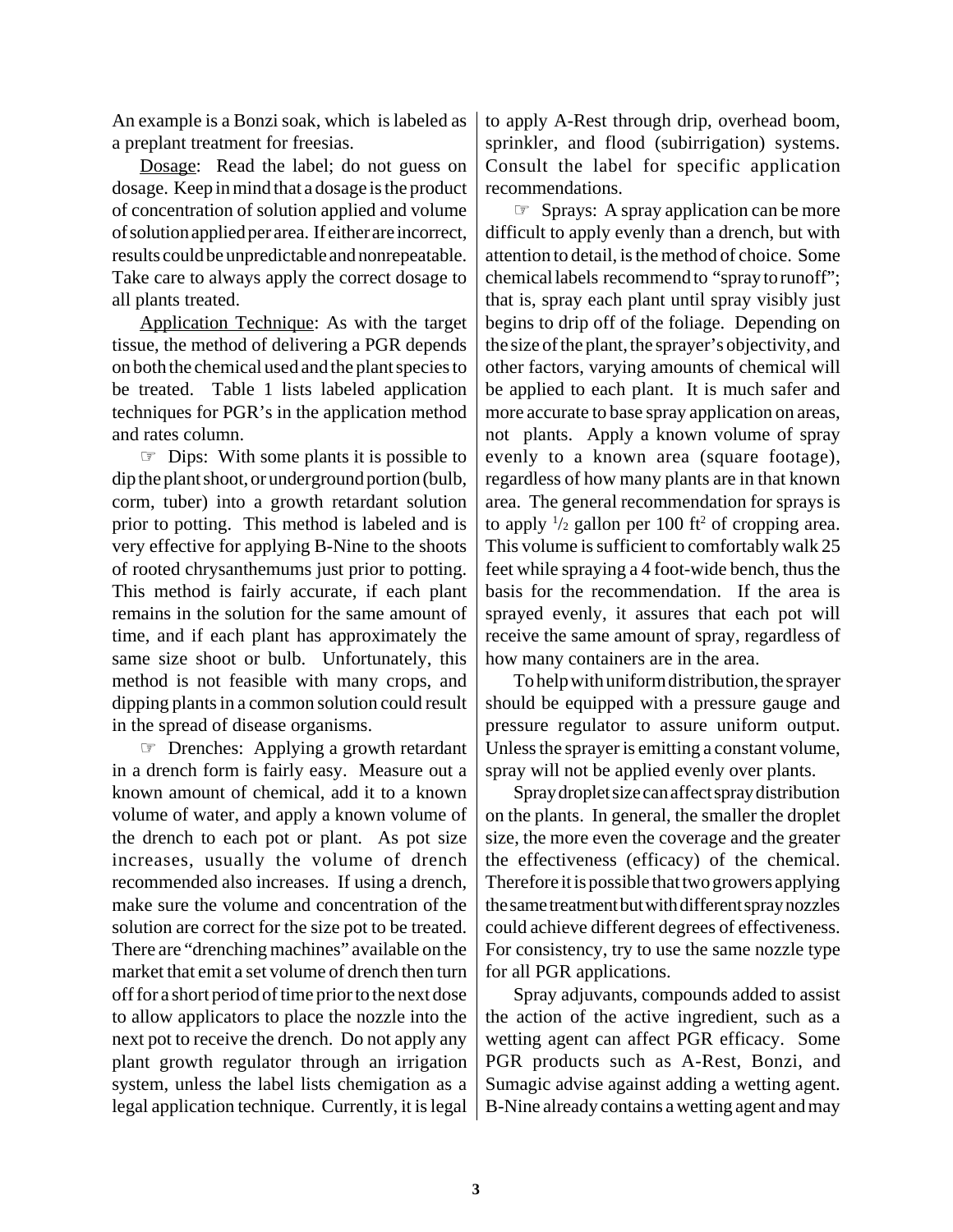not require the use of an additional wetting agent. If a wetting agent is needed to allow a spray material to more thoroughly cover plant surfaces, such as with a Cycocel spray on poinsettias, use as little as possible to avoid phytotoxic side effects. Start off using a very low concentration and by experimenting with water on test plants, slowly increase the wetting agent concentration. Add only enough wetting agent to prevent droplets from beading up on the leaves; a higher concentration is unnecessary and could cause leaf burning.

Environmental Conditions: The efficacy of a PGR can be affected by  $\bullet$  the environment at time of application,  $\Theta$  the status of the plant at application, and ➌ post-application treatment of the plant.

A good example of an environmental factor affecting PGR efficacy is the effect substrate components can have on CGR's. A barkcontaining substrate will reduce the efficacy of A-Rest and triazole growth retardants like Bonzi and Sumagic, when applied as a drench. Therefore, drenching may not be the application method of choice for these PGR's if using a barkbased substrate; or growers should account for the presence of bark when deciding on the concentration of PGR to use.

Another environmental factor of concern is the time of day selected for applying PGR's. Research with foliar sprays of nutrients has shown that the time of day chosen for an application can affect a plant's ability to absorb a chemical. Morning applications, when evaporation rates are low, are more desirable than later in the day. The longer the solution wets the tissue, the greater the chance for chemical uptake. If possible, make spray applications on a cloudy day to allow the chemical solution even more time to be absorbed prior to evaporation of the water from the surface of leaves and stems.

Plant water status can affect chemical efficacy. Plants should not be wilted or stressed at application. A turgid plant is more able to absorb and translocate a PGR than a wilted plant.

With respect to post-application handling of treated plants, B-Nine has been shown to require a long period of time (up to 4 hours) for complete absorption after a spray application. If the plants are watered (wetting the foliage) too soon after a B-Nine application, the unabsorbed chemical will be washed off and the efficacy of the B-Nine will be reduced. This is not true for rapidly absorbed PGR's such as A-Rest, Bonzi, and Sumagic, and plants either drenched or sprayed with these chemicals can be watered as soon as 1 hour after application without a reduction in chemical efficacy. The effects of post-application watering on Florel and GibGro efficacy are not known.

Best Management Practices for plant growth regulators do not end with the guidelines given above. For a total program, growers should always monitor the effectiveness of applied treatments to assure that the treatments are working and to help "fine-tune" the amount of chemical needed. Monitoring treatment effectiveness may indicate that less chemical is needed. Always leave a few untreated controls mixed in with the treated population. This allows comparisons for effectiveness of the PGR treatment. For growth retardants, monitor plant growth for the treated plants regularly to know when plants begin to "grow out" of the treatment and to help in deciding if and when another application is needed.

When used properly, chemical plant growth regulators are effective tools to help produce a high quality crop. When misused, they can reduce crop quality and increase production costs. Uniformity and consistency in application are crucial to attain predictable and desirable results.

Table 1 does not contain reference to Accel or Pro-Shear. Unfortunately, re-registration for both of these products will not be pursued, and neither will be available once current supplies are used. Benzyladenine (BA; the active ingredient of Pro-Shear) at 100 ppm is highly effective on

*(Text continued on Page 16)*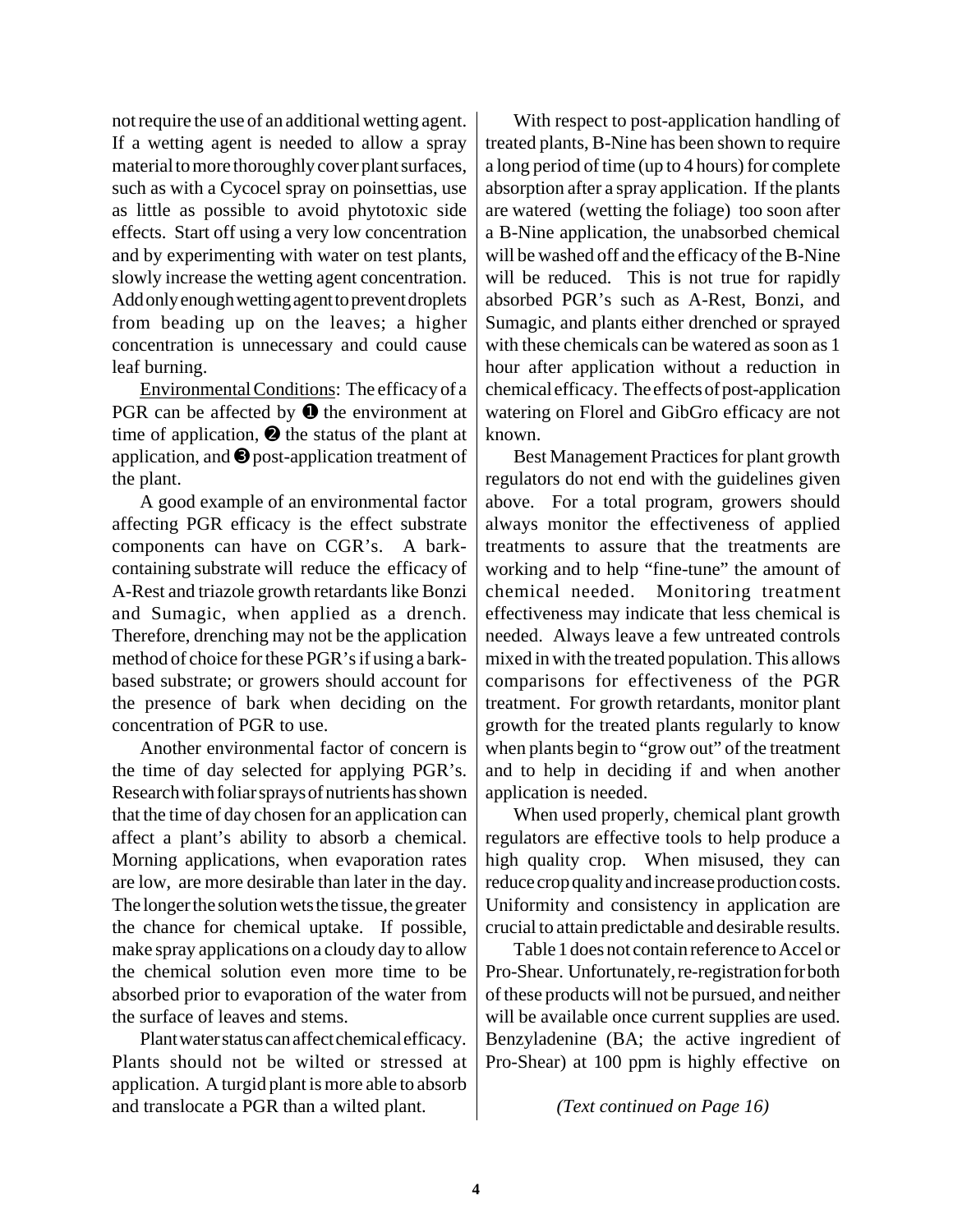| Crop                             | <b>Purpose</b>                                                                                      | Product       | Application Method & Rate                                                                                                                                           | <b>Precautions &amp; Remarks</b>                                                                                                                                                                                                                                                            |
|----------------------------------|-----------------------------------------------------------------------------------------------------|---------------|---------------------------------------------------------------------------------------------------------------------------------------------------------------------|---------------------------------------------------------------------------------------------------------------------------------------------------------------------------------------------------------------------------------------------------------------------------------------------|
| Ageratum                         | To control plant height                                                                             | A-Rest        | 7 to 26 ppm spray (3.4 to 12.6<br>fl oz/gal)                                                                                                                        | Plug culture and flat culture differ in recommended<br>rates. The rates shown in this table include both plug                                                                                                                                                                               |
|                                  |                                                                                                     | <b>B-Nine</b> | 2,500 to 5,000 ppm spray (0.39<br>to $0.79$ oz/gal)                                                                                                                 | (lower rates) and flat culture (higher rates)<br>recommendations. Apply ALL foliar sprays of plant<br>growth regulators using 0.5 gallon per 100 square feet                                                                                                                                |
|                                  |                                                                                                     | Bonzi         | 5 to 45 ppm spray (0.16 to 1.44<br>fl oz/gal)                                                                                                                       | of bench area. Growers should refer to Horticulture<br>Information Leaflet #528, Height Control of Greenhouse                                                                                                                                                                               |
|                                  |                                                                                                     | Cycocel       | 400 to 3,000 ppm spray (0.43<br>to $3.25$ fl oz/gal)                                                                                                                | Crops, for application techniques and timing for growth<br>regulators on floricultural crops. Contact floricultural<br>specialists at NC State University for further application                                                                                                           |
|                                  |                                                                                                     | Sumagic       | 20 to 30 ppm spray $(5.12 \text{ to }$<br>7.68 fl oz/gal)                                                                                                           | information.                                                                                                                                                                                                                                                                                |
| Alternanthera<br>(Joseph's-Coat) | To control plant height                                                                             | A-Rest        | 25 to 132 ppm spray (12.1 to<br>64 fl oz/gal)                                                                                                                       |                                                                                                                                                                                                                                                                                             |
|                                  |                                                                                                     |               | $0.25$ to $0.50$ mg a.i. drench for<br>a 6 inch pot (1 to 2 fl oz/gal of<br>drench solution; apply 4 fl oz/6<br>inch pot)                                           | Drench volumes and mg a.i. vary with pot size. Contact<br>floricultural specialists at NC State University.                                                                                                                                                                                 |
| Alyssum                          | To control plant height                                                                             | Sumagic       | 5 to 25 ppm spray (1.3 to 6.4 fl<br>oz/gal)                                                                                                                         | See Ageratum.                                                                                                                                                                                                                                                                               |
| Amaryllis                        | To control plant height                                                                             | Bonzi         | $23.66$ mg a.i. drench for a 6<br>inch pot (6.4 fl oz/gal of<br>drench solution; apply 4 fl oz/6<br>inch pot)                                                       | Drench volumes and mg a.i. vary with pot size. Contact<br>floricultural specialists at NC State University.                                                                                                                                                                                 |
| Aster                            | To control plant height                                                                             | <b>B-Nine</b> | 2,500 to 5,000 ppm spray (0.39<br>to $0.79$ oz/gal)                                                                                                                 | See Ageratum.                                                                                                                                                                                                                                                                               |
| Azalea                           | To control plant height                                                                             | A-Rest        | 26 ppm spray $(12.6 \text{ fl oz/gal})$                                                                                                                             | Contact floricultural specialists at NC State University.                                                                                                                                                                                                                                   |
|                                  | To promote flower<br>initiation                                                                     | <b>B-Nine</b> | 1,500 to 2,500 ppm spray (0.24<br>to $0.39$ oz/gal)                                                                                                                 | Apply solution when new growth from final pinch is 1<br>to 2 inches long.                                                                                                                                                                                                                   |
|                                  |                                                                                                     | Cycocel       | 1,000 to 4,000 ppm spray (1.08)<br>to $4.34$ fl oz/gal)                                                                                                             | Optimum rates are generally between 1,000 and 2,000<br>ppm. Two to six multiple sprays may be needed. Apply<br>first application when new growth is approximately 2<br>inches long.                                                                                                         |
|                                  | To promote lateral shoot<br>growth on vegetative<br>plants                                          | Off-Shoot-O   | Use a 3 to 5% solution $(8.6 \text{ to } 5)$<br>14 fl oz/gal) solution in<br>greenhouses; use 5 to 7% (14 to<br>20 fl oz/gal) outdoors. Apply<br>as a foliar spray. | Efficacy is related to relative humidity and temperature.<br>Spray a few plants to check activity prior treating the<br>entire crop; effects should be visible in about 1 hour. Be<br>certain chemical covers shoot tip. Ineffective if<br>microscopic flower buds are present.             |
|                                  | To increase lateral<br>branching                                                                    | Florel        | 2,471 to 4,943 ppm spray (8 to<br>16 fl $oz/gal$ )                                                                                                                  |                                                                                                                                                                                                                                                                                             |
|                                  | To control plant height,<br>reduce bypass shoot<br>elongation, and promote<br>flower bud initiation | Bonzi         | 100 to 200 ppm spray (3.2 to<br>$6.4$ fl oz/gal)                                                                                                                    | To control plant height and promote flower bud<br>initiation, apply after final shaping, when new growth is<br>1.5 to 2 inches long. To reduce bypass shoot<br>development, apply after bud set, when bypass shoots are<br>barely visible.                                                  |
|                                  |                                                                                                     |               | $0.59$ to 1.77 mg a.i. drench for<br>a 6 inch pot (0.16 to 0.48 fl<br>oz/gal of drench solution; apply<br>4 fl oz/6 inch pot)                                       | Drench volumes and mg a.i. vary with pot size. Contact<br>floricultural specialists at NC State University.                                                                                                                                                                                 |
|                                  | To control plant height                                                                             | Sumagic       | 10 to 15 ppm spray (2.56 to<br>$3.84$ fl oz/gal)                                                                                                                    | Apply at 1.5 quarts per 100 square feet of bench area.<br>Contact floricultural specialists at NC State University<br>for further application information.                                                                                                                                  |
|                                  | For partial or full<br>substitution of cold                                                         | GibGro        | 250 to 1,000 ppm spray (1 to 4<br>fl oz/gal)                                                                                                                        | GibGro 4LS has 24(c) registration for distribution and<br>greenhouse use only within North Carolina. Spray<br>timing, concentration, and number of applications varies<br>with cultivar as well as intended degree of cold<br>substitution. Consult the label for exact<br>recommendations. |
|                                  | To prevent flower bud<br>initiation during<br>vegetative growth                                     | GibGro        | 100 to 750 ppm spray (0.4 to 3)<br>fl oz/gal)                                                                                                                       | GibGro 4LS has 24(c) registration for distribution and<br>greenhouse use only within North Carolina. Apply two<br>to three sprays at 2 to 3 weeks intervals after each pinch.                                                                                                               |

# **Table 1. Plant growth regulators labeled for use on floricultural crops in a greenhouse.**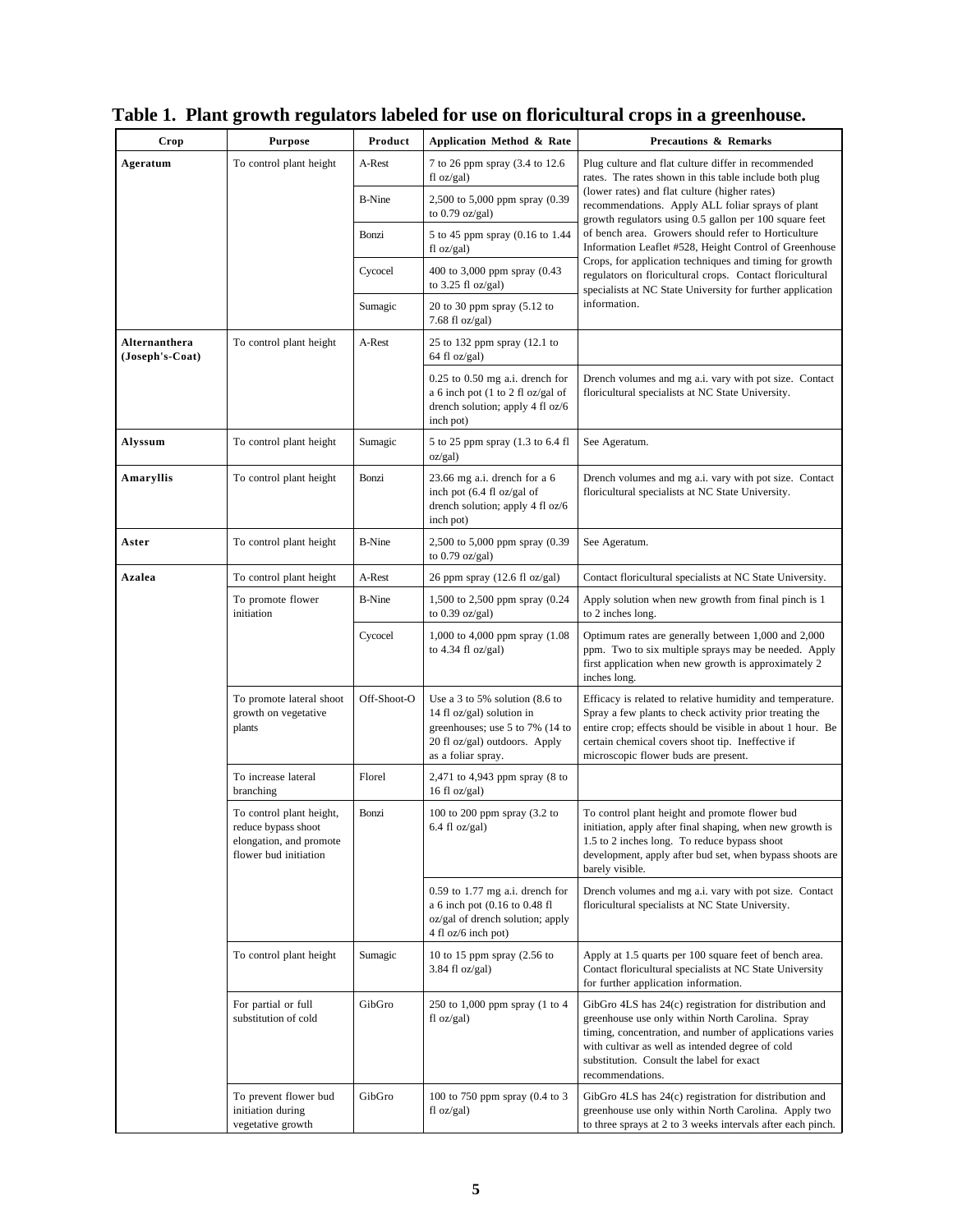| Crop                                                                | <b>Purpose</b>          | Product               | Application Method & Rate                                                                                                                    | <b>Precautions &amp; Remarks</b>                                                                                                                                                                                                                        |
|---------------------------------------------------------------------|-------------------------|-----------------------|----------------------------------------------------------------------------------------------------------------------------------------------|---------------------------------------------------------------------------------------------------------------------------------------------------------------------------------------------------------------------------------------------------------|
| <b>Bedding Plants</b><br>(Not specifically<br>listed in this table) | To control plant height | A-Rest                | 6 to 66 ppm spray (2.9 to 32 fl<br>oz/gal). Use 15 ppm spray as a<br>base rate and adjust as needed.                                         | See Ageratum.                                                                                                                                                                                                                                           |
|                                                                     |                         |                       | $0.06$ to $0.12$ mg a.i. drench for<br>a 4 inch pot $(0.5$ to 1 fl oz/gal<br>of drench solution; apply 2 fl<br>$oz/4$ inch pot)              | Drench volumes and mg a.i. vary with pot size. Contact<br>floricultural specialists at NC State University.                                                                                                                                             |
|                                                                     |                         | $B-Nine +$<br>Cycocel | 800 to 5,000 ppm B-Nine (0.13)<br>to 0.79 oz/gal) + 1,000 to 1,500<br>ppm Cycocel (1.08 to 1.63 fl<br>oz/gal) applied as a tank mix<br>spray | It is recommended to use the highest rate of Cycocel that<br>does not cause excessive leaf yellowing, and then adjust<br>the B-Nine rate up and down within the labeled range to<br>attain desired level of height control.                             |
|                                                                     |                         | Bonzi                 | 30 ppm spray (0.96 fl oz/gal)                                                                                                                | Users should conduct trials on a small number of plants,<br>adjusting the rates as needed for desired final plant<br>height and duration of height control. Not<br>recommended for use on fibrous begonia or vinca.                                     |
|                                                                     |                         |                       | $0.118$ mg a.i. drench for a 6<br>inch pot (0.032 fl oz/gal of<br>drench solution; apply 4 fl oz/6<br>inch pot)                              | Drench applications are recommended only for bedding<br>plants in 6 inch or larger containers. Not recommended<br>for use on fibrous begonia or vinca.                                                                                                  |
|                                                                     |                         | Cycocel               | 800 to 3,000 ppm spray (0.87<br>to $3.25$ fl oz/gal)                                                                                         | Users should conduct trials on a small number of plants,<br>adjusting the rates as needed for desired final plant<br>height and duration of height control.                                                                                             |
|                                                                     |                         | Sumagic               | 1 to 50 ppm spray (0.26 to 12.7)<br>fl oz/gal)                                                                                               | Users should conduct trials on a small number of plants,<br>adjusting the rates as needed for desired final plant<br>height and duration of height control.                                                                                             |
| <b>Bedding Plant</b><br>Plugs                                       | To control plant height | A-Rest                | 3 to 35 ppm spray (1.5 to 17 fl<br>oz/gal)                                                                                                   | See Ageratum.                                                                                                                                                                                                                                           |
| (Not specifically<br>listed in this table)                          |                         |                       | Drench plug flats with a 0.5 to<br>1 ppm solution $(0.25$ to 1 fl oz/<br>gal)                                                                | For uniform application, use a subirrigation delivery<br>system. Plug trays should not be excessively dry prior<br>to the subirrigation treatment.                                                                                                      |
|                                                                     |                         | <b>B-Nine</b>         | 1,500 to 2,500 ppm spray (0.23<br>to $0.39$ oz/gal)                                                                                          | Users should conduct trials on a small number of plants,<br>adjusting the rate as needed for desired final plant height<br>and duration of height control. Can be used at the<br>beginning of the first true leaf stage through the<br>finishing stage. |
|                                                                     |                         | $B-Nine +$<br>Cycocel | 800 to 5,000 ppm B-Nine (0.13)<br>to 0.79 oz/gal) + 1,000 to 1,500<br>ppm Cycocel (1.08 to 1.63 fl<br>oz/gal) applied as a tank mix<br>spray | It is recommended to use the highest rate of Cycocel that<br>does not cause excessive leaf yellowing, and then adjust<br>the B-Nine rate up and down within the labeled range to<br>attain desired level of height control.                             |
|                                                                     |                         | Bonzi                 | $5$ ppm spray (0.16 fl oz/gal)                                                                                                               | Users should conduct trials on a small number of plants,<br>adjusting the rate as needed for desired final plant height<br>and duration of height control. Plants should develop 1<br>to 2 true leaves prior to first application.                      |
|                                                                     |                         | Cycocel               | 400 to 1,500 ppm spray (0.43<br>to $1.63$ fl oz/gal)                                                                                         | Users should conduct trials on a small number of plants,<br>adjusting the rates as needed for desired final plant<br>height and duration of height control.                                                                                             |
|                                                                     |                         | Sumagic               | $0.5$ to 10 ppm spray $(0.13$ to<br>$2.6 \text{ fl oz/gal}$                                                                                  | Users should conduct trials on a small number of plants,<br>adjusting the rate as needed for desired final plant height<br>and duration of height control. Plugs can be especially<br>sensitive to Sumagic.                                             |
| <b>Begonia</b>                                                      | To control plant height | A-Rest                | 3 to 15 ppm spray (1.5 to 7.3 fl<br>oz/gal)                                                                                                  | See Ageratum.                                                                                                                                                                                                                                           |
|                                                                     |                         | <b>B-Nine</b>         | 2,500 to 5,000 ppm spray (0.39<br>to $0.79$ oz/gal)                                                                                          |                                                                                                                                                                                                                                                         |
| <b>Bleeding Heart</b>                                               | To control plant height | A-Rest                | 65 to 132 ppm spray (31.5 to<br>64 fl oz/gal                                                                                                 |                                                                                                                                                                                                                                                         |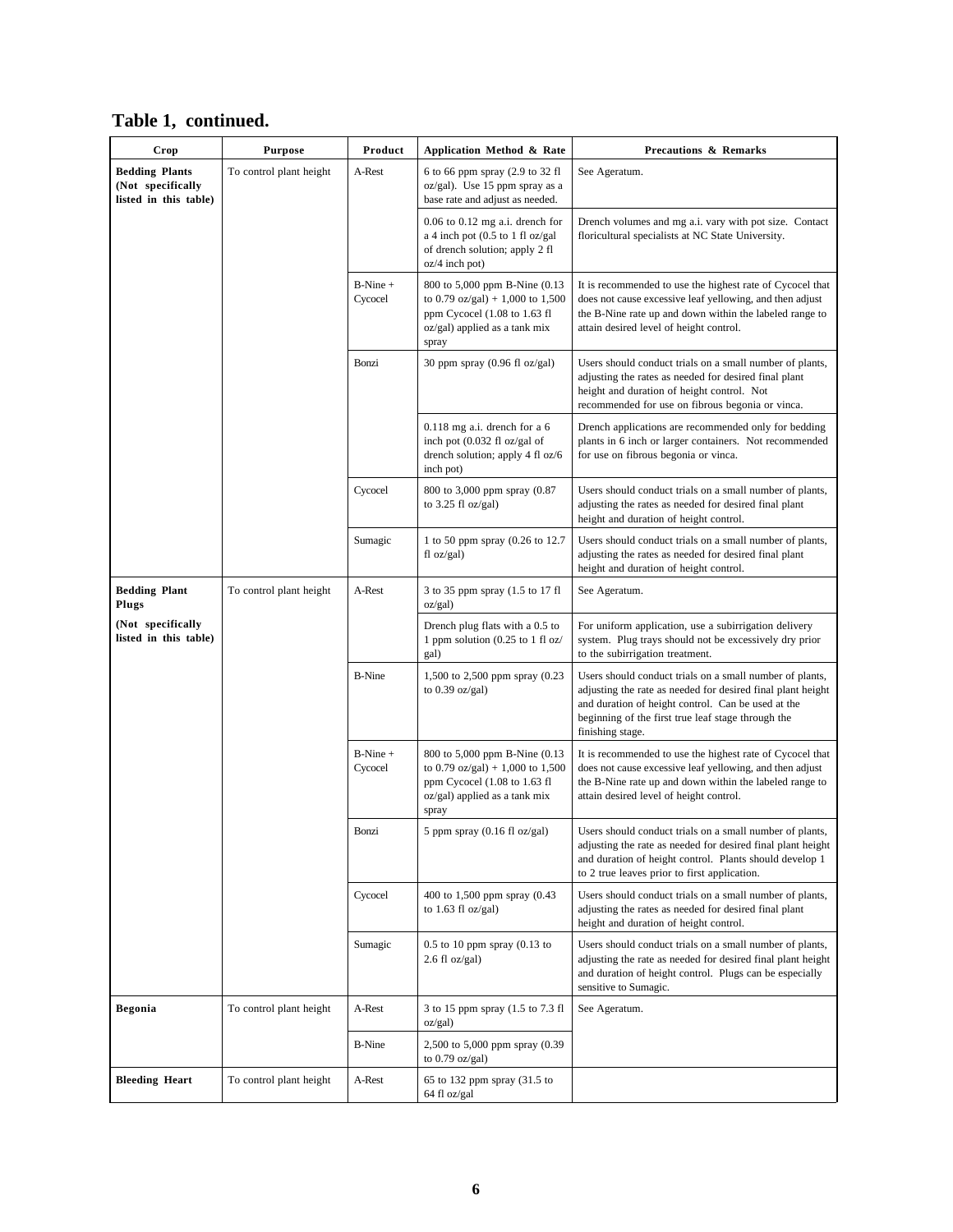| Crop                                   | <b>Purpose</b>                  | Product       | Application Method & Rate                                                                                                         | <b>Precautions &amp; Remarks</b>                                                                                                                                                     |
|----------------------------------------|---------------------------------|---------------|-----------------------------------------------------------------------------------------------------------------------------------|--------------------------------------------------------------------------------------------------------------------------------------------------------------------------------------|
| <b>Bleeding Heart,</b><br>continued    | To control plant height         | A-Rest        | $0.25$ to $0.50$ mg a.i. drench for<br>a 6 inch pot (1 to 2 fl oz/gal of<br>drench solution; apply 4 fl oz/6<br>inch pot)         | Drench volumes and mg a.i. vary with pot size. Contact<br>floricultural specialists at NC State University.                                                                          |
| <b>Bromeliad</b>                       | To promote flower<br>initiation | Florel        | $2,471$ ppm spray (8 fl oz/gal)                                                                                                   | Contact floricultural specialists at NC State University.                                                                                                                            |
| <b>Browallia</b>                       | To control plant height         | <b>B-Nine</b> | 2,500 to 5,000 ppm spray (0.39<br>to $0.79$ oz/gal)                                                                               | See Ageratum.                                                                                                                                                                        |
| <b>Bulb Crops</b><br>(Not specifically | To control plant height         | A-Rest        | 25 to 50 ppm spray $(12.1)$ to<br>$24.2$ fl oz/gal)                                                                               | Drenches are more effective than sprays.                                                                                                                                             |
| listed in this table)                  |                                 |               | $0.25$ mg a.i. drench for a 6<br>inch pot (2 fl oz/gal of drench<br>solution; apply 4 fl oz/6 inch<br>pot)                        | Users should conduct trials on a small number of plants,<br>adjusting the rate as needed for desired final plant height<br>and length of height control.                             |
|                                        |                                 | Bonzi         | 100 ppm spray $(3.2 \text{ fl oz/gal})$                                                                                           |                                                                                                                                                                                      |
|                                        |                                 |               | 1.183 mg a.i. drench for a $6$<br>inch pot $(0.32 \text{ fl oz/gal of})$<br>drench solution; apply 4 fl oz<br>per 6 inch pot)     | Drench volumes and mg a.i. vary with pot size. Contact<br>floricultural specialists at NC State University.                                                                          |
|                                        |                                 |               | 20 ppm bulb soak (0.64 fl<br>oz/gal)                                                                                              | Soak for 15 minutes. Users should conduct trials on a<br>small number of bulbs, adjusting the rate and soaking<br>period (up to 1 hour) as needed for desired final plant<br>height. |
|                                        |                                 | Sumagic       | 2.5 to 20 ppm spray $(0.64)$ to<br>5.1 fl $oz/gal$ )                                                                              | Users should conduct trials on a small number of plants,<br>adjusting the rate as needed for desired final plant height<br>and length of height control.                             |
|                                        |                                 |               | 1 to 3 ppm drench $(0.26 \text{ to } 0.8)$<br>fl oz/gal)                                                                          | Drench volumes and mg a.i. vary with pot size. Contact<br>floricultural specialists at NC State University.                                                                          |
|                                        |                                 |               | 1 to 10 ppm bulb soak (0.26 to<br>$2.6 \text{ fl oz/gal}$                                                                         | Soak for 1 to 5 minutes. Users should conduct trials on<br>a small number of bulbs, adjusting the rate and soaking<br>period as needed for desired final plant height.               |
| Caladium                               | To control plant height         | <b>B-Nine</b> | 2,500 to 5,000 ppm spray (0.39<br>to $0.79$ oz/gal)                                                                               | See Ageratum.                                                                                                                                                                        |
|                                        |                                 | Bonzi         | 100 to 200 ppm spray $(3.2 \text{ to }$<br>$6.4$ fl oz/gal)                                                                       | First spray applications should be made when plants are<br>2 to 4 inches tall.                                                                                                       |
|                                        |                                 |               | 1.183 to 2.366 mg a.i. drench<br>for a 6 inch pot $(0.32$ to $0.64$ fl<br>oz/gal of drench solution; apply<br>4 fl oz/6 inch pot) | First drench applications should be made when plants are<br>1 to 2 inches tall. Drench volumes and mg a.i. vary with<br>pot size.                                                    |
| Calla Lily                             | To control plant height         | Bonzi         | 1.183 to 3.549 mg a.i. drench<br>for a 6 inch pot $(0.32$ to $0.96$ fl<br>oz/gal of drench solution; apply<br>4 fl oz/6 inch pot) | See Caladium.                                                                                                                                                                        |
|                                        |                                 |               | 20 ppm rhizome/tuber soak<br>$(0.64 \text{ fl oz/gal})$                                                                           | Soak the rhizomes/tubers for 15 minutes prior to<br>planting.                                                                                                                        |
| Celosia                                | To control plant height         | A-Rest        | 7 to 26 ppm spray (3.4 to 12.6)<br>fl oz/gal)                                                                                     | See Ageratum.                                                                                                                                                                        |
|                                        |                                 | <b>B-Nine</b> | 2,500 to 5,000 ppm spray (0.39<br>to $0.79$ oz/gal)                                                                               |                                                                                                                                                                                      |
|                                        |                                 | Bonzi         | 4 to 50 ppm spray (0.13 to 1.60<br>fl oz/gal)                                                                                     |                                                                                                                                                                                      |
|                                        |                                 | Cycocel       | 400 to 3,000 ppm spray (0.43<br>to $3.25$ fl oz/gal)                                                                              |                                                                                                                                                                                      |
|                                        |                                 | Sumagic       | 10 to 20 ppm spray (2.56 to<br>$5.12$ fl oz/gal)                                                                                  |                                                                                                                                                                                      |
| China Aster                            | To control plant height         | A-Rest        | 7 to 26 ppm spray (3.4 to 12.6<br>$f1 oz/gal$ )                                                                                   |                                                                                                                                                                                      |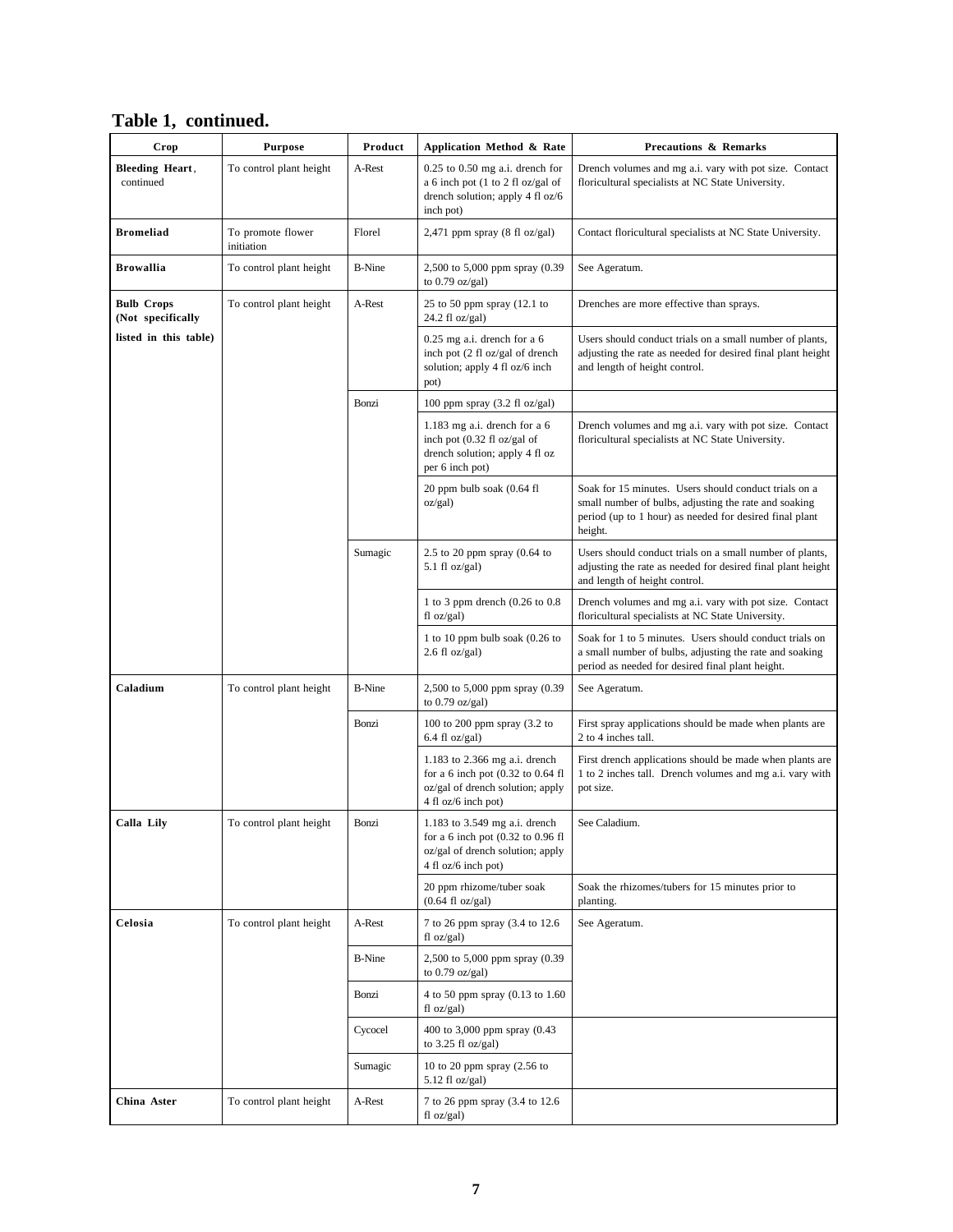|  | Table 1, continued. |  |
|--|---------------------|--|
|  |                     |  |

| Crop                      | <b>Purpose</b>                   | Product       | Application Method & Rate                                                                                                            | <b>Precautions &amp; Remarks</b>                                                                                                                                                                 |
|---------------------------|----------------------------------|---------------|--------------------------------------------------------------------------------------------------------------------------------------|--------------------------------------------------------------------------------------------------------------------------------------------------------------------------------------------------|
| Chrysanthemum,<br>Cut     | To reduce "neck"<br>stretching   | <b>B-Nine</b> | $2,500$ ppm spray $(0.39 \text{ oz/gal})$                                                                                            | Spray upper foliage 5 weeks after start of short-day<br>treatment.                                                                                                                               |
| Chrysanthemum,<br>Potted  | To control plant height          | A-Rest        | 25 to 50 ppm spray $(12.1)$ to<br>24.2 fl oz/gal)                                                                                    | Contact floricultural specialists at NC State University.                                                                                                                                        |
|                           |                                  |               | $0.25$ to $0.50$ mg a.i. drench for<br>a 6 inch pot (1 to 2 fl oz/gal of<br>drench solution; apply 4 fl oz/6<br>inch pot)            | Drench volumes and mg a.i. vary with pot size. Contact<br>floricultural specialists at NC State University.                                                                                      |
|                           |                                  | <b>B-Nine</b> | 1,000 ppm preplant foliar dip<br>$(0.16 \text{ oz/gal})$                                                                             | Contact floricultural specialists at NC State University.                                                                                                                                        |
|                           |                                  |               | 1,250 to 5,000 ppm spray (0.20<br>to $0.79$ oz/gal)                                                                                  | Spray when new growth from pinch is 1 to 2 inches<br>long. Some varieties may require another application 3<br>weeks later.                                                                      |
|                           |                                  | Bonzi         | 50 to 200 ppm spray (1.6 to 6.4<br>fl oz/gal)                                                                                        | Contact floricultural specialists at NC State University.                                                                                                                                        |
|                           |                                  |               | $0.118$ to $0.473$ mg a.i. drench<br>for a 6 inch pot (0.032 to 0.128)<br>fl oz/gal of drench solution;<br>apply 4 fl oz/6 inch pot) | Drench volumes and mg a.i. vary with pot size. Contact<br>floricultural specialists at NC State University.                                                                                      |
|                           |                                  | Sumagic       | 2.5 to 10 ppm spray $(0.64)$ to<br>$2.56$ fl oz/gal)                                                                                 | Contact floricultural specialists at NC State University.                                                                                                                                        |
| Chrysanthemum,<br>Garden  | To control plant height          | Sumagic       | 2.5 to 10 ppm spray $(0.64$ to<br>$2.56$ fl oz/gal)                                                                                  | Contact floricultural specialists at NC State University.                                                                                                                                        |
|                           | To increase lateral<br>branching | Florel        | 500 ppm spray $(1.619 \text{ fl oz/gal})$                                                                                            | Florel applications will provide some growth retardant<br>effects. A delay in flowering will also occur with the<br>use of Florel. Read the label for restrictions on timing<br>of applications. |
| <b>Clematis</b>           | To control plant height          | A-Rest        | 25 to 132 ppm spray (12.1 to<br>64 fl oz/gal)                                                                                        |                                                                                                                                                                                                  |
|                           |                                  |               | $0.25$ to $0.50$ mg a.i. drench for<br>a 6 inch pot (1 to 2 fl oz/gal of<br>drench solution; apply 4 fl oz/6<br>inch pot)            | Drench volumes and mg a.i. vary with pot size. Contact<br>floricultural specialists at NC State University.                                                                                      |
| Cleome                    | To control plant height          | A-Rest        | 7 to 26 ppm spray (3.4 to 12.6<br>f1 oz/gal                                                                                          | See Ageratum.                                                                                                                                                                                    |
|                           |                                  | Cycocel       | 400 to 3,000 ppm spray (0.43)<br>to $3.25$ fl oz/gal)                                                                                |                                                                                                                                                                                                  |
| Coleus                    | To control plant height          | <b>B-Nine</b> | 2,500 to 5,000 ppm spray (0.39<br>to $0.79$ oz/gal)                                                                                  | See Ageratum.                                                                                                                                                                                    |
|                           |                                  | Bonzi         | 5 to 45 ppm spray (0.16 to 1.44<br>floz/gal)                                                                                         |                                                                                                                                                                                                  |
|                           |                                  | Cycocel       | 400 to 3,000 ppm spray (0.43<br>to $3.25$ fl oz/gal)                                                                                 |                                                                                                                                                                                                  |
|                           |                                  | Sumagic       | 10 to 20 ppm spray $(2.56 \text{ to }$<br>$5.12$ fl oz/gal)                                                                          |                                                                                                                                                                                                  |
| Columbine                 | To control plant height          | A-Rest        | 65 to 132 ppm spray (31.5 to<br>64 fl oz/gal)                                                                                        |                                                                                                                                                                                                  |
|                           |                                  |               | $0.25$ to $0.50$ mg a.i. drench for<br>a 6 inch pot (1 to 2 fl oz/gal of<br>drench solution; apply 4 fl oz/6<br>inch pot)            | Drench volumes and mg a.i. vary with pot size. Contact<br>floricultural specialists at NC State University.                                                                                      |
| Coneflower                | To control plant height          | Sumagic       | 30 to 40 ppm spray (7.7 to 10.2)<br>fl oz/gal)                                                                                       |                                                                                                                                                                                                  |
| Cornflower<br>(Centaurea) | To control plant height          | A-Rest        | 7 to 26 ppm spray (3.4 to 12.6<br>fl oz/gal)                                                                                         | See Ageratum.                                                                                                                                                                                    |
|                           |                                  | <b>B-Nine</b> | 2,500 to 5,000 ppm spray (0.39<br>to $0.79$ oz/gal)                                                                                  |                                                                                                                                                                                                  |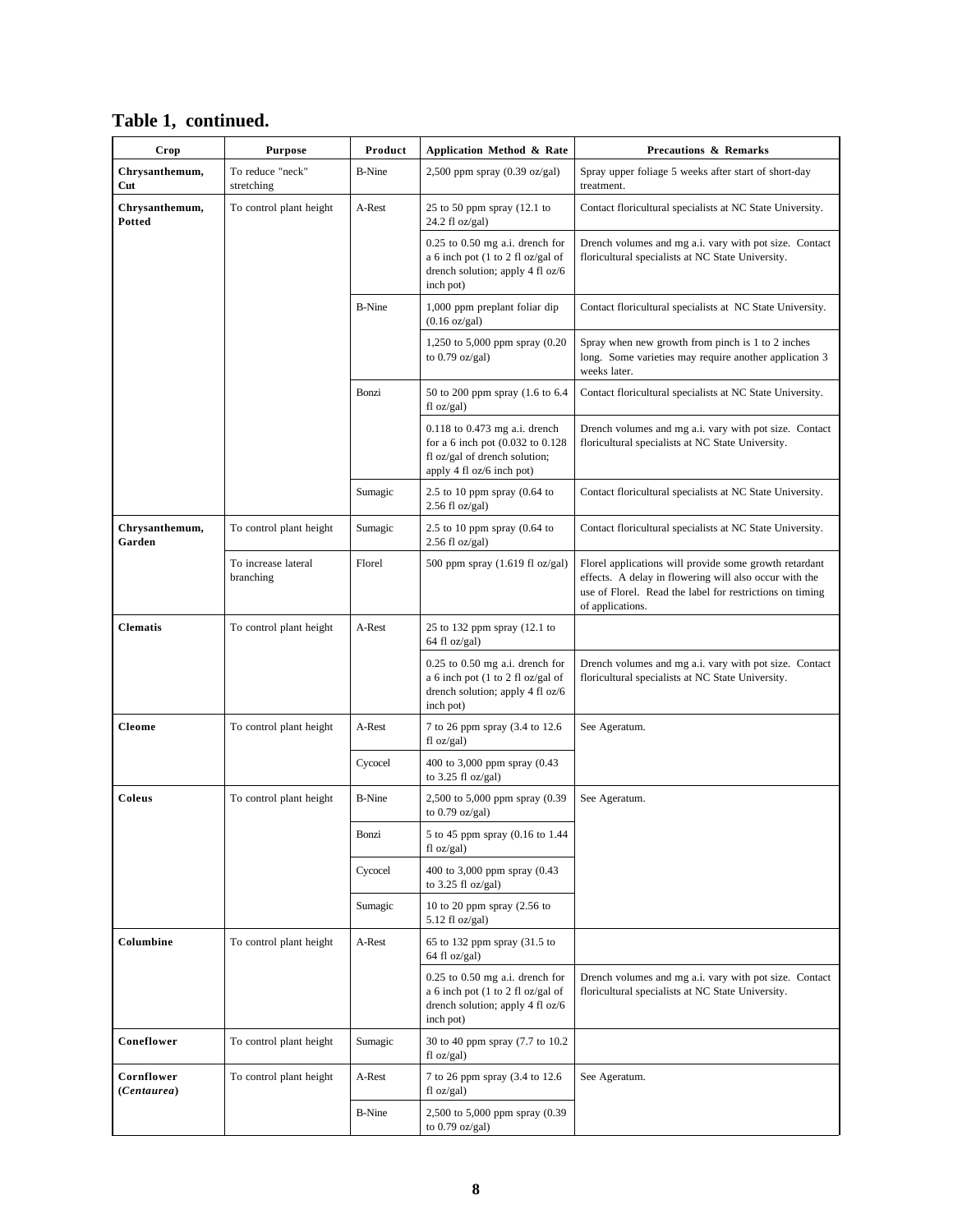| Crop                     | <b>Purpose</b>          | Product       | Application Method & Rate                                                                                                           | <b>Precautions &amp; Remarks</b>                                                                            |
|--------------------------|-------------------------|---------------|-------------------------------------------------------------------------------------------------------------------------------------|-------------------------------------------------------------------------------------------------------------|
| Cosmos                   | To control plant height | <b>B-Nine</b> | 2,500 to 5,000 ppm spray (0.39<br>to $0.79$ oz/gal)                                                                                 | See Ageratum.                                                                                               |
| Crossandra               | To control plant height | <b>B-Nine</b> | 2,500 to 5,000 ppm spray (0.39<br>to $0.79$ oz/gal)                                                                                 | See Ageratum.                                                                                               |
| Daffodil                 | To control plant height | Bonzi         | 2.366 to 4.732 mg a.i. drench<br>for a 6 inch pot $(0.64$ to 1.28 fl<br>oz/gal of drench solution; apply<br>4 fl oz/6 inch pot)     | See Caladium                                                                                                |
|                          |                         | Florel        | 1,000 to 2,000 ppm spray (3.24)<br>to $6.47$ fl oz/gal)                                                                             | Contact floricultural specialists at NC State University.                                                   |
| Dahlia, Bedding<br>Plant | To control plant height | A-Rest        | 7 to 26 ppm spray (3.4 to 12.6<br>floz/gal)                                                                                         | See Ageratum.                                                                                               |
|                          |                         | <b>B-Nine</b> | 2,500 to 5,000 ppm spray (0.39<br>to $0.79$ oz/gal)                                                                                 |                                                                                                             |
|                          |                         | Bonzi         | 5 to 45 ppm spray (0.16 to 1.44<br>fl oz/gal)                                                                                       |                                                                                                             |
|                          |                         | Cycocel       | 400 to 3,000 ppm spray (0.43<br>to $3.25$ fl oz/gal)                                                                                |                                                                                                             |
|                          |                         | Sumagic       | 10 to 20 ppm spray (2.56 to<br>$5.12$ fl oz/gal)                                                                                    |                                                                                                             |
| Dahlia, Tuberous         | To control plant height | A-Rest        | $0.25$ to $0.50$ mg a.i. drench for<br>a 6 inch pot (1 to 2 fl oz/gal of<br>drench solution; apply 4 fl oz/6<br>inch pot)           | Drench volumes and mg a.i. vary with pot size. Contact<br>floricultural specialists at NC State University. |
|                          |                         | Bonzi         | $1.183$ to $4.732$ mg a.i. drench<br>for a 6 inch pot $(0.32$ to 1.28 fl<br>oz/gal of drench solution; apply<br>4 fl oz/6 inch pot) |                                                                                                             |
| Delphinum                | To control plant height | A-Rest        | 35 to 132 ppm spray (17 to 64<br>fl oz/gal)                                                                                         | See Ageratum.                                                                                               |
|                          |                         |               | $0.25$ to $0.50$ mg a.i. drench for<br>a 6 inch pot (1 to 2 fl oz/gal of<br>drench solution; apply 4 fl oz/6<br>inch pot)           | Drench volumes and mg a.i. vary with pot size. Contact<br>floricultural specialists at NC State University. |
|                          |                         | <b>B-Nine</b> | 2,500 to 5,000 ppm spray (0.39<br>to $0.79$ oz/gal)                                                                                 | See Ageratum.                                                                                               |
| <b>Dianthus</b>          | To control plant height | A-Rest        | 7 to 26 ppm spray (3.4 to 12.6<br>fl oz/gal)                                                                                        | See Ageratum.                                                                                               |
|                          |                         | <b>B-Nine</b> | 2,500 to 5,000 ppm spray (0.39)<br>to 0.79 oz/gal)                                                                                  |                                                                                                             |
|                          |                         | Bonzi         | 5 to 60 ppm spray (0.16 to 1.92<br>fl oz/gal)                                                                                       |                                                                                                             |
|                          |                         | Cycocel       | 400 to 3,000 ppm spray (0.43<br>to $3.25$ fl oz/gal)                                                                                |                                                                                                             |
| <b>Dracaena</b>          | To control plant height | A-Rest        | 25 to 132 ppm spray (12.1 to<br>64 fl oz/gal)                                                                                       |                                                                                                             |
|                          |                         |               | $0.25$ to $0.50$ mg a.i. drench for<br>a 6 inch pot (1 to 2 fl oz/gal of<br>drench solution; apply 4 fl oz/6<br>inch pot)           | Drench volumes and mg a.i. vary with pot size. Contact<br>floricultural specialists at NC State University. |
| <b>Dusty Miller</b>      | To control plant height | <b>B-Nine</b> | 2,500 to 5,000 ppm spray (0.39<br>to $0.79$ oz/gal)                                                                                 | See Ageratum.                                                                                               |
|                          |                         | Sumagic       | 30 ppm spray (7.7 fl oz/gal)                                                                                                        |                                                                                                             |
| <b>Easter Lily</b>       | To control plant height | A-Rest        | 50 ppm spray $(24.2 \text{ fl oz/gal})$                                                                                             | Contact floricultural specialists at NC State University.                                                   |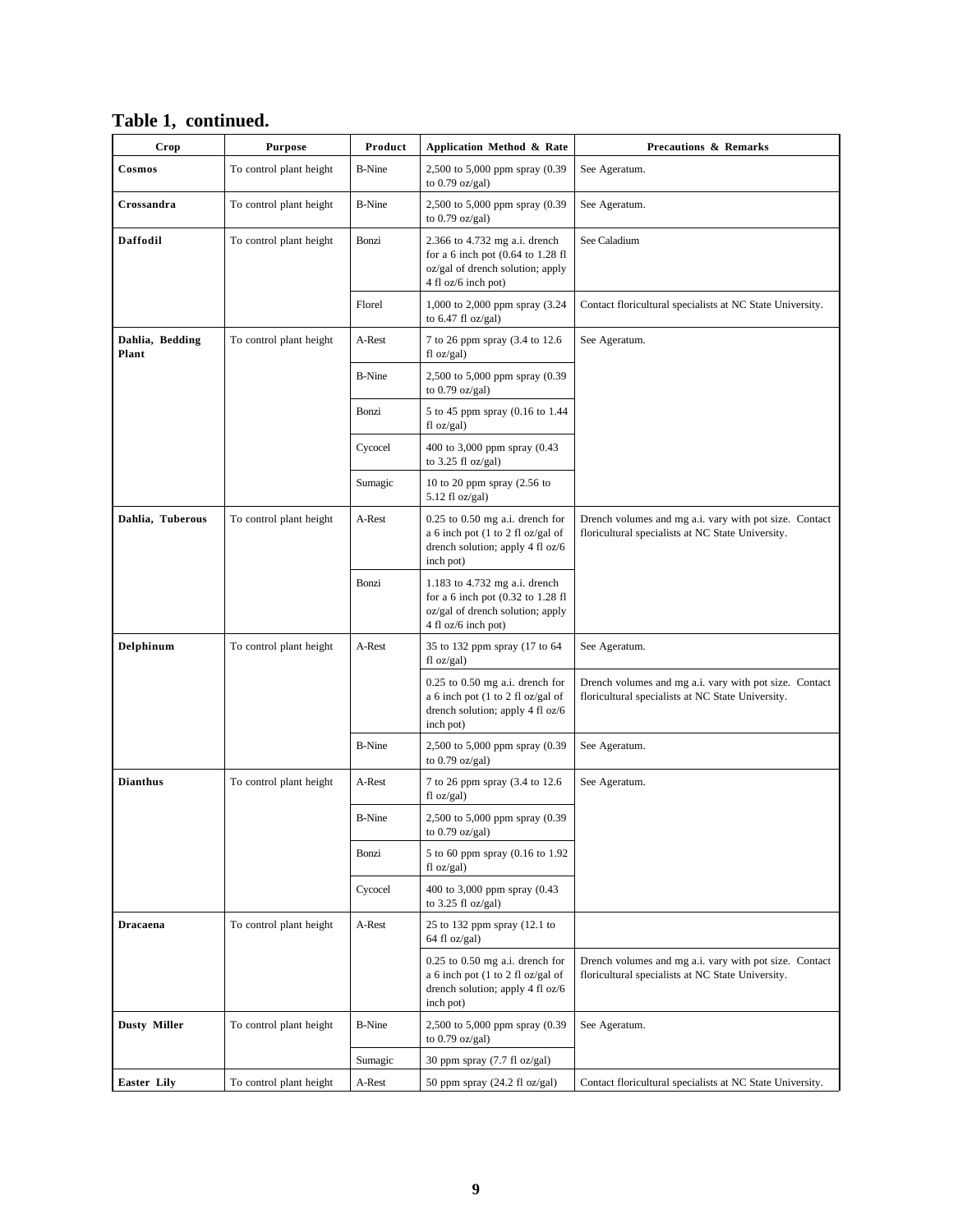| Table 1, continued. |  |
|---------------------|--|
|                     |  |

| Crop                                                                                                      | <b>Purpose</b>          | Product       | Application Method & Rate                                                                                                                             | <b>Precautions &amp; Remarks</b>                                                                                                                                                                                                                                                                                                                                                                                                                                                                                                              |
|-----------------------------------------------------------------------------------------------------------|-------------------------|---------------|-------------------------------------------------------------------------------------------------------------------------------------------------------|-----------------------------------------------------------------------------------------------------------------------------------------------------------------------------------------------------------------------------------------------------------------------------------------------------------------------------------------------------------------------------------------------------------------------------------------------------------------------------------------------------------------------------------------------|
| Easter Lily,<br>continued                                                                                 | To control plant height | A-Rest        | $0.25$ to $0.5$ mg a.i. drench for a<br>6 inch pot $(1 \text{ to } 2 \text{ fl } oz/gal \text{ of }$<br>drench solution; apply 4 fl oz/6<br>inch pot) | Drench volumes and mg a.i. vary with pot size. Contact<br>floricultural specialists at NC State University.                                                                                                                                                                                                                                                                                                                                                                                                                                   |
|                                                                                                           |                         | Sumagic       | 10 to 25 ppm spray (2.56 to 6.4<br>floz/gal)                                                                                                          | Contact floricultural specialists at NC State University.                                                                                                                                                                                                                                                                                                                                                                                                                                                                                     |
|                                                                                                           |                         |               | $0.03$ to $0.06$ mg a.i. drench for<br>a 6 inch pot (0.065 to 0.13 fl<br>oz/gal of drench solution; apply<br>4 fl oz/6 inch pot)                      | Drench volumes and mg a.i. vary with pot size. Contact<br>floricultural specialists at NC State University.                                                                                                                                                                                                                                                                                                                                                                                                                                   |
| Exacum                                                                                                    | To control plant height | <b>B-Nine</b> | 2,500 to 5,000 ppm spray (0.39)<br>to $0.79$ oz/gal)                                                                                                  |                                                                                                                                                                                                                                                                                                                                                                                                                                                                                                                                               |
| Fatshedera                                                                                                | To control plant height | A-Rest        | 65 to 132 ppm spray (31.5 to<br>64 fl oz/gal)                                                                                                         |                                                                                                                                                                                                                                                                                                                                                                                                                                                                                                                                               |
|                                                                                                           |                         |               | $0.25$ to $0.50$ mg a.i. drench for<br>a 6 inch pot (1 to 2 fl oz/gal of<br>drench solution; apply 4 fl oz/6<br>inch pot)                             | Drench volumes and mg a.i. vary with pot size. Contact<br>floricultural specialists at NC State University.                                                                                                                                                                                                                                                                                                                                                                                                                                   |
| <b>Flowering/Foliage</b><br>Plants, Herbaceous<br><b>Species</b>                                          | To control plant height | A-Rest        | 20 to 50 ppm spray (9.7 to 24.2)<br>$f$ l oz/gal)                                                                                                     | Recommended starting rate for an A-Rest spray on a<br>new herbaceous flowering or foliage species is 33 ppm<br>$(16 \text{ fl oz/gal}).$                                                                                                                                                                                                                                                                                                                                                                                                      |
| (Not specifically<br>listed in this table)                                                                |                         |               | $0.125$ to $0.25$ mg a.i. drench<br>for a $6$ inch pot $(0.5$ to $1$ fl<br>oz/gal of drench solution; apply<br>4 fl oz/6 inch pot)                    | Drench volumes and mg a.i. vary with pot size. Contact<br>floricultural specialists at NC State University.                                                                                                                                                                                                                                                                                                                                                                                                                                   |
|                                                                                                           |                         | Bonzi         | 30 ppm spray (0.96 fl oz/gal)                                                                                                                         | Users should conduct trials on a small number of plants,<br>adjusting the rate as needed for desired final plant height<br>and length of height control.                                                                                                                                                                                                                                                                                                                                                                                      |
|                                                                                                           |                         |               | $0.118$ mg a.i. drench for a 6<br>inch pot (0.032 fl oz/gal of<br>drench solution; apply 4 fl oz/6<br>inch pot)                                       | Drench volumes and mg a.i. vary with pot size. Contact<br>floricultural specialists at NC State University.                                                                                                                                                                                                                                                                                                                                                                                                                                   |
|                                                                                                           |                         | Cycocel       | 800 to 4,000 ppm spray (0.87<br>to 4.34 fl oz/gal)                                                                                                    | Optimum rate depends on species, desired amount of<br>height control, and environmental conditions. The<br>suggested initial rate for small-scale trials is 1,250 ppm.<br>Example herbaceous species known to respond to<br>cycocel are Achimenes, Aster, Astilbe, Begonia<br>(hiemalis), Begonia (tuberous), Calceolaria, Carnation,<br>Chrysanthemum, Columbine, Easter lily, Gynura<br>aurantiaca, Ivy, Kalanchoe, Lilium spp., Morning glory,<br>Pachystachys, Pilea spp., Pentas, Salvia spp., Schefflera,<br>Sedum spp., and Sunflower. |
|                                                                                                           |                         |               | $2,000$ to $4,000$ ppm drench                                                                                                                         | Drench volumes vary with pot size. See label for<br>recommended volumes. Herbaceous species known to<br>respond to cycocel are listed above.                                                                                                                                                                                                                                                                                                                                                                                                  |
|                                                                                                           |                         | Sumagic       | 5 to 40 ppm spray (1.3 to 10.2)<br>$f1 oz/gal$ )                                                                                                      | Users should conduct trials on a small number of plants,<br>adjusting the rate as needed for desired final plant height<br>and length of height control.                                                                                                                                                                                                                                                                                                                                                                                      |
|                                                                                                           |                         |               | $0.1$ to 1 ppm drench (0.026 to<br>$0.26$ fl oz/gal)                                                                                                  | Drench volumes and mg a.i. vary with pot size. Contact<br>floricultural specialists at NC State University.                                                                                                                                                                                                                                                                                                                                                                                                                                   |
| <b>Flowering/Foliage</b><br>Plants, Woody<br><b>Species</b><br>(Not specifically<br>listed in this table) | To control plant height | A-Rest        | 50 ppm spray $(24.2 \text{ fl oz/gal})$                                                                                                               |                                                                                                                                                                                                                                                                                                                                                                                                                                                                                                                                               |
|                                                                                                           |                         | A-Rest        | $0.25$ mg a.i. drench for a 6<br>inch pot (1 fl oz/gal of drench<br>solution; apply 4 fl oz/6 inch<br>pot)                                            | Drench volumes and mg a.i. vary with pot size. Contact<br>floricultural specialists at NC State University.                                                                                                                                                                                                                                                                                                                                                                                                                                   |
|                                                                                                           |                         | <b>B-Nine</b> | 2,500 to 7,500 ppm spray (0.39<br>to $1.18$ oz/gal)                                                                                                   | Two or more applications may be necessary if new<br>growth begins to stretch or for enhanced coloration.                                                                                                                                                                                                                                                                                                                                                                                                                                      |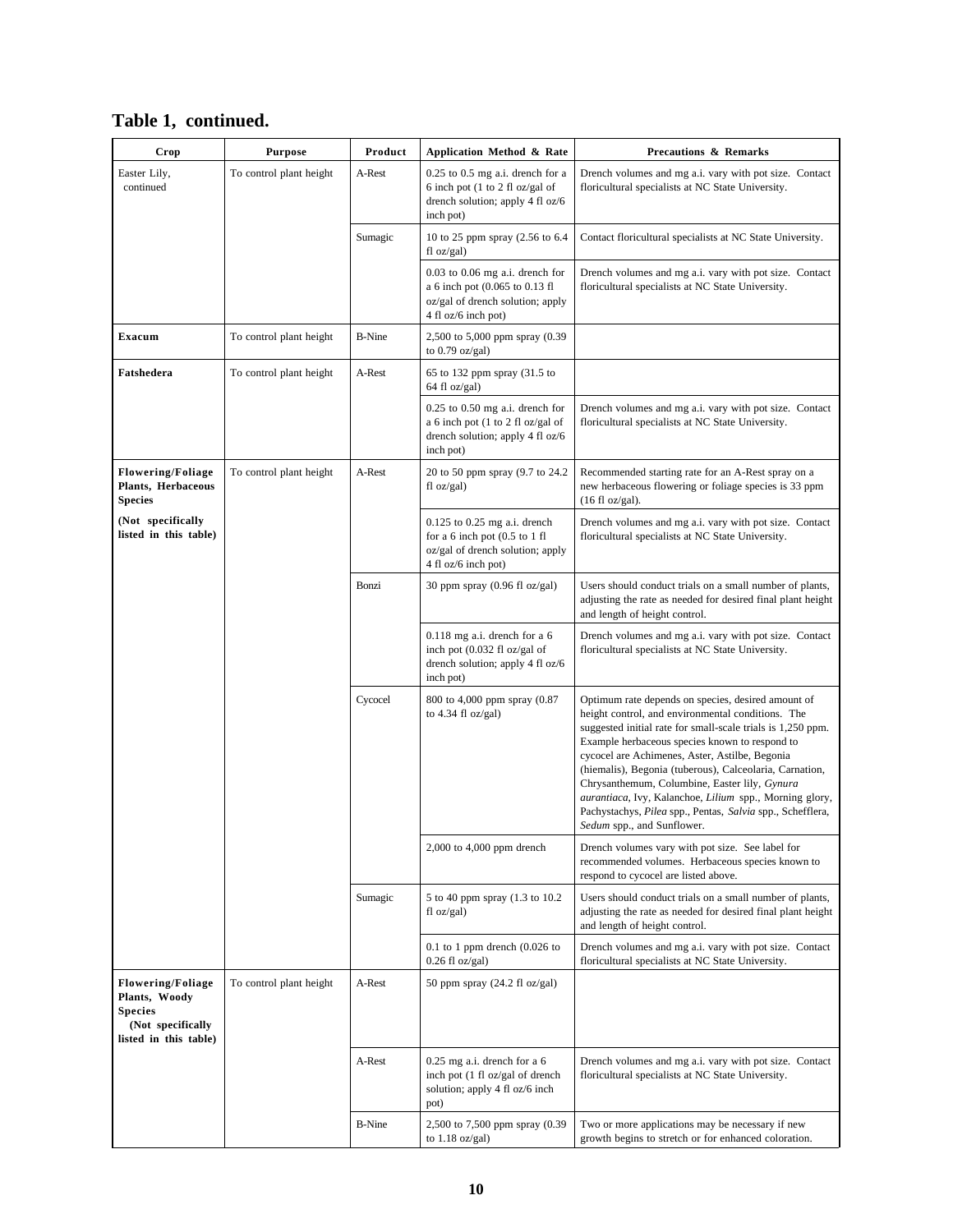| Crop                                                               | <b>Purpose</b>                                       | Product       | Application Method & Rate                                                                                                                        | <b>Precautions &amp; Remarks</b>                                                                                                                                                                                                                                                                                                                                                                  |
|--------------------------------------------------------------------|------------------------------------------------------|---------------|--------------------------------------------------------------------------------------------------------------------------------------------------|---------------------------------------------------------------------------------------------------------------------------------------------------------------------------------------------------------------------------------------------------------------------------------------------------------------------------------------------------------------------------------------------------|
| <b>Flowering/Foliage</b><br>Plants, Woody<br>Species,<br>continued | To control plant height                              | Bonzi         | 50 ppm spray (1.6 fl oz/gal)                                                                                                                     | Users should conduct trials on a small number of plants,<br>adjusting the rate as needed for desired final plant height<br>and length of height control.                                                                                                                                                                                                                                          |
|                                                                    |                                                      |               | $0.237$ mg a.i. drench for a 6<br>inch pot (0.064 fl oz/gal of<br>drench solution; apply 4 fl oz/6<br>inch pot)                                  | Drench volumes and mg a.i. vary with pot size. Contact<br>floricultural specialists at NC State University.                                                                                                                                                                                                                                                                                       |
|                                                                    |                                                      | Cycocel       | 800 to 4,000 ppm spray (0.87<br>to $4.34$ fl oz/gal)                                                                                             | Optimum rate depends on species, desired amount of<br>height control, and environmental conditions. The<br>suggested initial rate for small-scale trials is 1,250 ppm.<br>Example woody species known to respond to cycocel are<br>Baleria cristata, Bougainvillea, Camellia, Gardenia,<br>Fuchsia, Hollies, Hydrangea, Lantana, Pseuderanthemum<br>lactifolia, Rhododendron, and Roses (potted). |
|                                                                    |                                                      |               | $2,000$ to $4,000$ ppm drench                                                                                                                    | Drench volumes vary with pot size. See label for<br>recommended volumes. Woody species known to<br>respond to cycocel are listed above.                                                                                                                                                                                                                                                           |
|                                                                    |                                                      | Sumagic       | 20 to 50 ppm spray (5.1 to 12.7<br>fl oz/gal)                                                                                                    | Users should conduct trials on a small number of plants,<br>adjusting the rate as needed for desired final plant height<br>and length of height control.                                                                                                                                                                                                                                          |
|                                                                    |                                                      |               | $0.5$ to 2 ppm drench $(0.13)$ to<br>$0.52$ fl oz/gal)                                                                                           | Drench volumes and mg a.i. vary with pot size. Contact<br>floricultural specialists at NC State University.                                                                                                                                                                                                                                                                                       |
| Freesia                                                            | To control plant height                              | Bonzi         | 100 to 300 ppm corm soak<br>$(3.2$ to 9.6 fl oz/gal)                                                                                             | Soak corms in the solution for 1 hour before planting.                                                                                                                                                                                                                                                                                                                                            |
| Fuchsia                                                            | To increase lateral<br>branching                     | Florel        | 500 ppm spray $(1.619 \text{ fl oz/gal})$                                                                                                        | Florel applications will provide some growth retardant<br>effects. A delay in flowering will also occur with the<br>use of Florel. Read the label for restrictions on timing<br>of applications.                                                                                                                                                                                                  |
| Gardenia                                                           | To control plant height                              | A-Rest        | 50 ppm spray (24.2 fl oz/gal)                                                                                                                    |                                                                                                                                                                                                                                                                                                                                                                                                   |
|                                                                    |                                                      |               | $0.25$ mg a.i. drench for a 6<br>inch pot (1 fl oz/gal of drench<br>solution; apply 4 fl oz/6 inch<br>pot)                                       | Drench volumes and mg a.i. vary with pot size. Contact<br>floricultural specialists at NC State University.                                                                                                                                                                                                                                                                                       |
|                                                                    |                                                      | <b>B-Nine</b> | 5,000 ppm spray $(0.79 \text{ oz/gal})$                                                                                                          |                                                                                                                                                                                                                                                                                                                                                                                                   |
| Geranium                                                           | To control plant height                              | A-Rest        | 26 to 66 ppm spray (12.6 to 32)<br>fl oz/gal)                                                                                                    | See Ageratum.                                                                                                                                                                                                                                                                                                                                                                                     |
|                                                                    |                                                      | Bonzi         | 5 to 20 ppm spray (0.16 to 0.64<br>fl oz/gal)                                                                                                    | Apply to zonal geraniums when new growth is 1.5 to 2<br>inches long. Apply to seed geraniums approximately 2<br>to 4 weeks after transplanting.                                                                                                                                                                                                                                                   |
|                                                                    |                                                      | Cycocel       | 800 to 1,500 ppm spray (0.87<br>to $1.63$ fl oz/gal)                                                                                             | First application should be made 2 to 4 weeks after<br>planting plugs or rooted cuttings (after stems have<br>started elongating). Multiple applications may be<br>needed.                                                                                                                                                                                                                        |
|                                                                    |                                                      | Sumagic       | 3 to 6 ppm spray (0.77 to 1.54<br>fl oz/gal) for cutting geraniums<br>and 2 to 4 ppm spray $(0.51$ to<br>$1.02$ fl oz/gal) for seed<br>geraniums | See Ageratum.                                                                                                                                                                                                                                                                                                                                                                                     |
|                                                                    | To promote earlier<br>flowering in seed<br>geraniums | Cycocel       | 1,500 ppm spray (1.63 fl<br>oz/gal)                                                                                                              | Make two applications at 35 and 42 days after seeding.<br>Treated plants should flower earlier, be more compact,<br>and more well-branched than untreated plants.                                                                                                                                                                                                                                 |
|                                                                    | To increase lateral<br>branching                     | Florel        | 300 to 500 ppm spray (1.619 to<br>$3.24$ fl oz/gal)                                                                                              | Labeled for zonal and ivy geraniums. Use the lower<br>concentration for ivy geraniums. Florel will also<br>provide some growth retardant effect. A delay in<br>flowering will also occur with the use of Florel. Read<br>the label for restrictions on timing of applications.                                                                                                                    |
| Gerbera Daisy                                                      | To control plant height                              | A-Rest        | 25 to 132 ppm spray (12.1 to<br>64 fl oz/gal)                                                                                                    |                                                                                                                                                                                                                                                                                                                                                                                                   |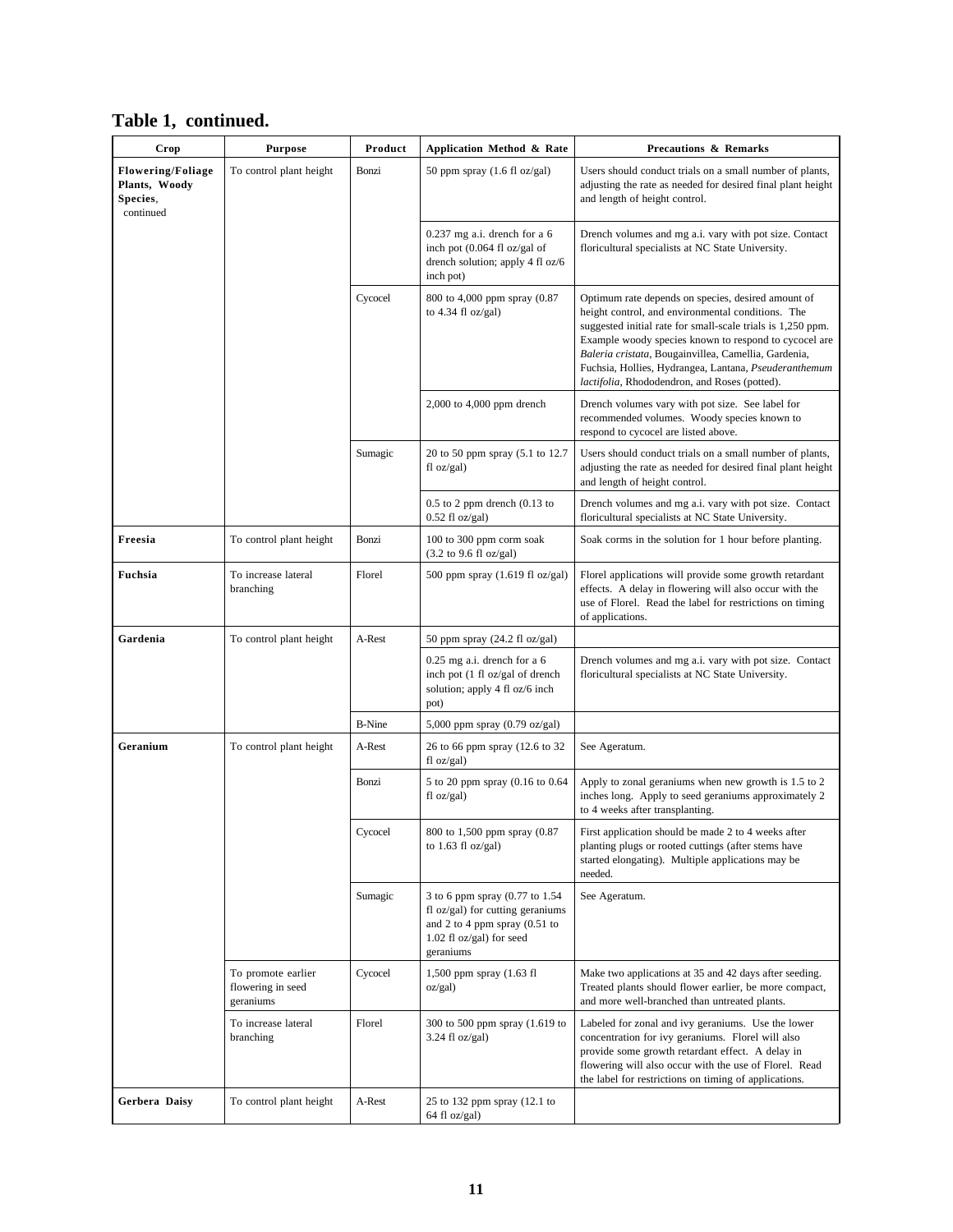| Crop                        | <b>Purpose</b>                | Product       | Application Method & Rate                                                                                                           | <b>Precautions &amp; Remarks</b>                                                                                                     |
|-----------------------------|-------------------------------|---------------|-------------------------------------------------------------------------------------------------------------------------------------|--------------------------------------------------------------------------------------------------------------------------------------|
| Gerbera Daisy,<br>continued | To control plant height       |               | $0.25$ to $0.50$ mg a.i. drench for<br>a 6 inch pot (1 to 2 fl oz/gal of<br>drench solution; apply 4 fl oz/6<br>inch pot)           | Drench volumes and mg a.i. vary with pot size. Contact<br>floricultural specialists at NC State University.                          |
|                             |                               | <b>B-Nine</b> | 1,200 to 5,000 ppm spray (0.18)<br>to $0.79$ oz/gal)                                                                                |                                                                                                                                      |
| Gloxinia                    | To control peduncle<br>length | <b>B-Nine</b> | 1,250 ppm spray (0.19 oz/gal)                                                                                                       | Phytotoxicity may occur at rates $>1,250$ ppm.                                                                                       |
| Gomphrena                   | To control plant height       | <b>B-Nine</b> | 2,500 to 5,000 ppm spray (0.39<br>to $0.79$ oz/gal)                                                                                 | See Ageratum.                                                                                                                        |
|                             |                               | Cycocel       | 400 to 3,000 ppm spray (0.43)<br>to $3.25$ fl oz/gal)                                                                               |                                                                                                                                      |
| <b>Hibiscus</b>             | To control plant height       | <b>B-Nine</b> | 2,500 to 5,000 ppm spray (0.39<br>to $0.79$ oz/gal)                                                                                 |                                                                                                                                      |
|                             |                               | Bonzi         | 30 to 150 ppm spray (0.96 to<br>4.8 fl oz/gal)                                                                                      | Application should be made when laterals are 1 to 4<br>inches long. Single applications control lateral growth<br>for 3 to 6 months. |
|                             |                               | Cycocel       | 200 to 600 ppm spray $(0.22$ to<br>$0.65$ fl oz/gal)                                                                                | Multiple applications starting prior to first pinch are<br>recommended. Start with 460 ppm in trials.                                |
| Holly                       | To control plant height       | A-Rest        | 50 ppm spray $(24.2 \text{ fl oz/gal})$                                                                                             |                                                                                                                                      |
|                             |                               |               | $0.25$ mg a.i. drench for a 6<br>inch pot (1 fl oz/gal of drench<br>solution; apply 4 fl oz/6 inch<br>pot)                          | Drench volumes and mg a.i. vary with pot size. Contact<br>floricultural specialists at NC State University.                          |
| Hollyhock                   | To control plant height       | Sumagic       | 5 to 40 ppm spray (1.3 to 10.2)<br>f1 oz/gal                                                                                        |                                                                                                                                      |
| Hyacinth                    | To reduce stem topple         | Florel        | 1,000 ppm spray (3.24 fl<br>oz/gal)                                                                                                 | Contact floricultural specialists at NC State University.                                                                            |
| <b>Hybrid Lily</b>          | To control plant height       | Bonzi         | 250 to 500 ppm spray $(8.0 \text{ to }$<br>$16.0$ fl oz/gal)                                                                        | See Caladium.                                                                                                                        |
|                             |                               |               | $1.183$ to 2.366 mg a.i. drench<br>for a 6 inch pot $(0.32$ to $0.64$ fl<br>oz/gal of drench solution; apply<br>4 fl oz/6 inch pot) |                                                                                                                                      |
|                             |                               | Bonzi         | $20$ to $30$ ppm bulb soak $(0.64)$<br>to $0.96$ fl oz/gal)                                                                         | Soak bulbs in the solution for 15 minutes prior to<br>planting.                                                                      |
|                             |                               | Sumagic       | 2.5 to 10 ppm spray $(0.6 \text{ to } 2.6)$<br>fl oz/gal)                                                                           |                                                                                                                                      |
|                             |                               |               | 1 to 10 ppm bulb soak $(0.26$ to<br>$2.6 \text{ fl oz/gal}$                                                                         | Soak bulbs in the solution for 1 to 5 minutes prior to<br>planting.                                                                  |
| Hydrangea                   | To control plant height       | A-Rest        | 50 ppm spray $(24.2 \text{ fl oz/gal})$                                                                                             |                                                                                                                                      |
|                             |                               |               | $0.25$ mg a.i. drench for a 6<br>inch pot (1 fl oz/gal of drench<br>solution; apply 4 fl oz/6 inch<br>pot)                          | Drench volumes and mg a.i. vary with pot size. Contact<br>floricultural specialists at NC State University.                          |
|                             |                               | <b>B-Nine</b> | 2,500 to 7,500 ppm spray (0.39<br>to $1.18$ oz/gal)                                                                                 | Contact floricultural specialists at NC State University.                                                                            |
| <b>Hypoestes</b>            | To control plant height       | Cycocel       | 400 to 3,000 ppm spray (0.43)<br>to $3.25$ fl oz/gal)                                                                               | See Ageratum.                                                                                                                        |
| <b>Impatiens</b>            | To control plant height       | A-Rest        | 10 to 44 ppm spray (4.8 to 21.3<br>$f1 oz/gal$ )                                                                                    | See Ageratum.                                                                                                                        |
|                             |                               | Bonzi         | 5 to 45 ppm spray (1.44 to 2.02<br>fl oz/gal)                                                                                       |                                                                                                                                      |
|                             |                               | Sumagic       | 5 to 10 ppm spray (1.28 to 2.56<br>$f$ l oz/gal)                                                                                    |                                                                                                                                      |
| Jerusalem Cherry            | To control plant height       | Cycocel       | 400 to 3,000 ppm spray (0.43<br>to $3.25$ fl oz/gal)                                                                                | See Ageratum.                                                                                                                        |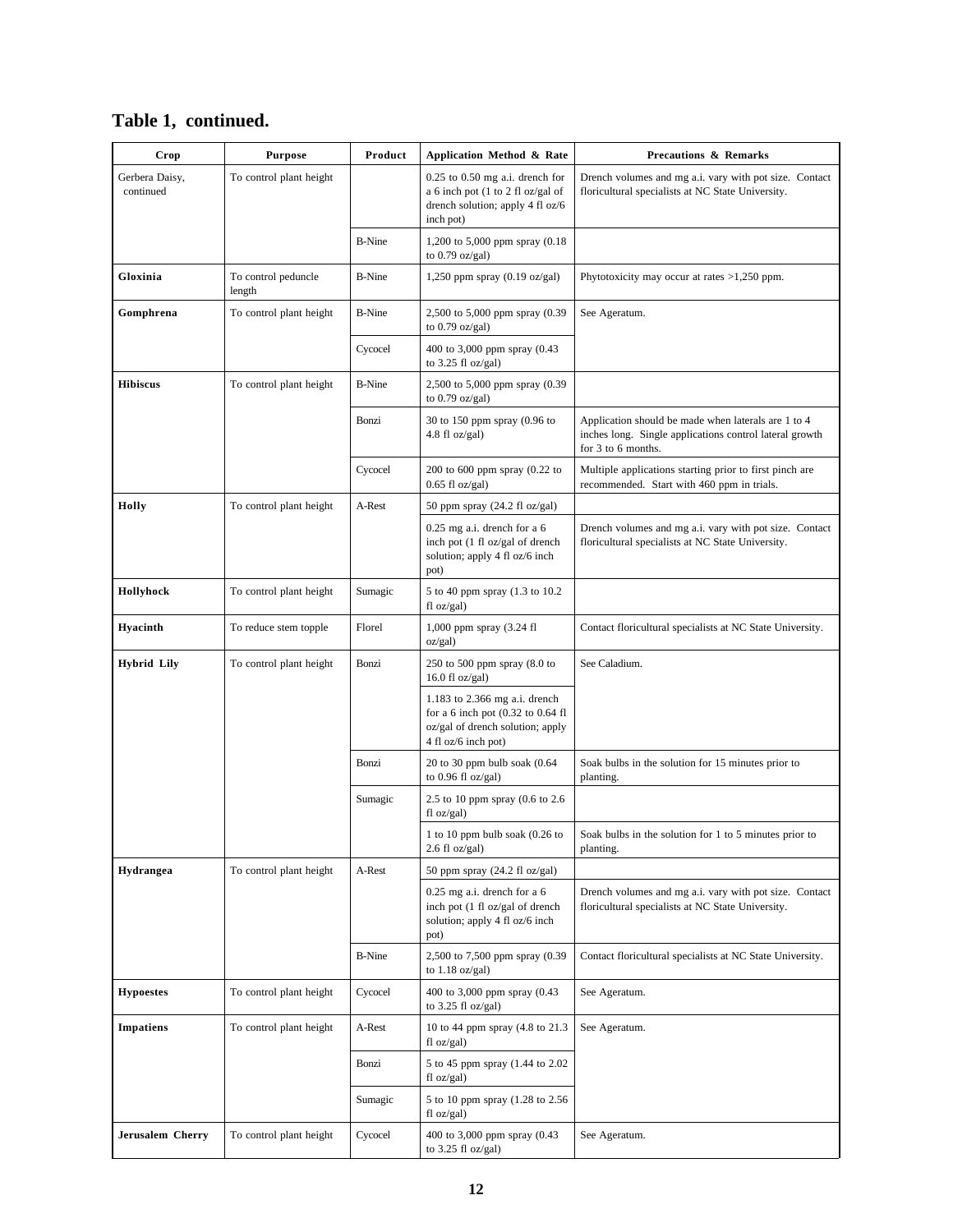| Crop                             | <b>Purpose</b>                   | Product       | Application Method & Rate                                                                                                   | <b>Precautions &amp; Remarks</b>                                                                                                                                                                 |
|----------------------------------|----------------------------------|---------------|-----------------------------------------------------------------------------------------------------------------------------|--------------------------------------------------------------------------------------------------------------------------------------------------------------------------------------------------|
| Kalanchoe                        | To control peduncle<br>length    | <b>B-Nine</b> | 1,200 to 5,000 ppm spray (0.18)<br>to $0.79$ oz/gal)                                                                        | Phytotoxicity possible if B-Nine accumulates in cupped<br>areas of certain cupped-leafed varieties.                                                                                              |
| Lantana                          | To increase lateral<br>branching | Florel        | 500 ppm spray $(1.619 \text{ fl oz/gal})$                                                                                   | Florel applications will provide some growth retardant<br>effects. A delay in flowering will also occur with the<br>use of Florel. Read the label for restrictions on timing<br>of applications. |
| Liatris                          | To control plant height          | A-Rest        | 25 to 132 ppm spray (12.1 to<br>64 fl oz/gal)                                                                               |                                                                                                                                                                                                  |
|                                  |                                  |               | $0.25$ to $0.50$ mg a.i. drench for<br>a 6 inch pot (1 to 2 fl oz/gal of<br>drench solution; apply 4 fl oz/6<br>inch pot)   | Drench volumes and mg a.i. vary with pot size. Contact<br>floricultural specialists at NC State University.                                                                                      |
|                                  |                                  | <b>B-Nine</b> | 2,500 to 5,000 ppm spray (0.39<br>to $0.79$ oz/gal)                                                                         |                                                                                                                                                                                                  |
| Marigold                         | To control plant height          | A-Rest        | 13 to 33 ppm spray (6.3 to 16<br>fl oz/gal)                                                                                 | See Ageratum.                                                                                                                                                                                    |
|                                  |                                  | <b>B-Nine</b> | 2,500 to 5,000 ppm spray (0.39)<br>to $0.79$ oz/gal)                                                                        |                                                                                                                                                                                                  |
|                                  |                                  | Bonzi         | 10 to 60 ppm spray $(0.32$ to<br>$1.92$ fl oz/gal)                                                                          |                                                                                                                                                                                                  |
|                                  |                                  | Cycocel       | 400 to 3,000 ppm spray (0.43<br>to $3.25$ fl oz/gal)                                                                        |                                                                                                                                                                                                  |
|                                  |                                  | Sumagic       | 10 to 20 ppm spray (2.56 to<br>$5.12$ fl oz/gal)                                                                            |                                                                                                                                                                                                  |
| Monarda                          | To control plant height          | Sumagic       | 15 to 30 ppm spray (3.8 to 7.7<br>fl oz/gal)                                                                                |                                                                                                                                                                                                  |
| Monstera                         | To control plant height          | A-Rest        | 25 to 132 ppm spray (12.1 to<br>64 fl oz/gal)                                                                               |                                                                                                                                                                                                  |
|                                  |                                  |               | $0.25$ to $0.50$ mg a.i. drench for<br>a 6 inch pot (1 to 2 fl oz/gal of<br>drench solution; apply 4 fl oz/6<br>inch pot)   | Drench volumes and mg a.i. vary with pot size. Contact<br>floricultural specialists at NC State University.                                                                                      |
| Montbretia                       | To control plant height          | Bonzi         | $20$ to 30 ppm corm soak $(0.64)$<br>to $0.96$ fl oz/gal)                                                                   | Soak corms in the solution for 15 minutes prior to<br>planting.                                                                                                                                  |
| Nasturtium                       | To control plant height          | Cycocel       | 400 to 3,000 ppm spray (0.43<br>to $3.25$ fl oz/gal)                                                                        |                                                                                                                                                                                                  |
| Nepthytis, Green<br>& Green Gold | To control plant height          | A-Rest        | 25 to 132 ppm spray (12.1 to<br>64 fl oz/gal)                                                                               |                                                                                                                                                                                                  |
|                                  |                                  |               | $0.25$ to $0.50$ mg a.i. drench for<br>a 6 inch pot (1 to 2 fl oz/gal of<br>drench solution; apply 4 fl $oz/6$<br>inch pot) | Drench volumes and mg a.i. vary with pot size. Contact<br>floricultural specialists at NC State University.                                                                                      |
| Pansy                            | To control plant height          | A-Rest        | 3 to 15 ppm spray (1.5 to 7.3 fl<br>oz/gal)                                                                                 | See Ageratum.                                                                                                                                                                                    |
|                                  |                                  | Bonzi         | 1 to 15 ppm spray (0.03 to 0.48<br>$f$ l oz/gal)                                                                            |                                                                                                                                                                                                  |
|                                  |                                  | Sumagic       | 1 to 6 ppm spray (0.26 to 1.54<br>$f$ l oz/gal)                                                                             |                                                                                                                                                                                                  |
| Petunia                          | To control plant height          | A-Rest        | 10 to 26 ppm spray (4.8 to 12.6)<br>fl oz/gal)                                                                              | See Ageratum.                                                                                                                                                                                    |
|                                  |                                  | <b>B-Nine</b> | 2,500 to 5,000 ppm spray (0.39)<br>to $0.79$ oz/gal)                                                                        |                                                                                                                                                                                                  |
|                                  |                                  | Bonzi         | 5 to 60 ppm spray (0.16 to 1.92<br>fl oz/gal)                                                                               |                                                                                                                                                                                                  |
|                                  |                                  | Sumagic       | 25 to 50 ppm spray (6.4 to<br>12.79 fl oz/gal)                                                                              |                                                                                                                                                                                                  |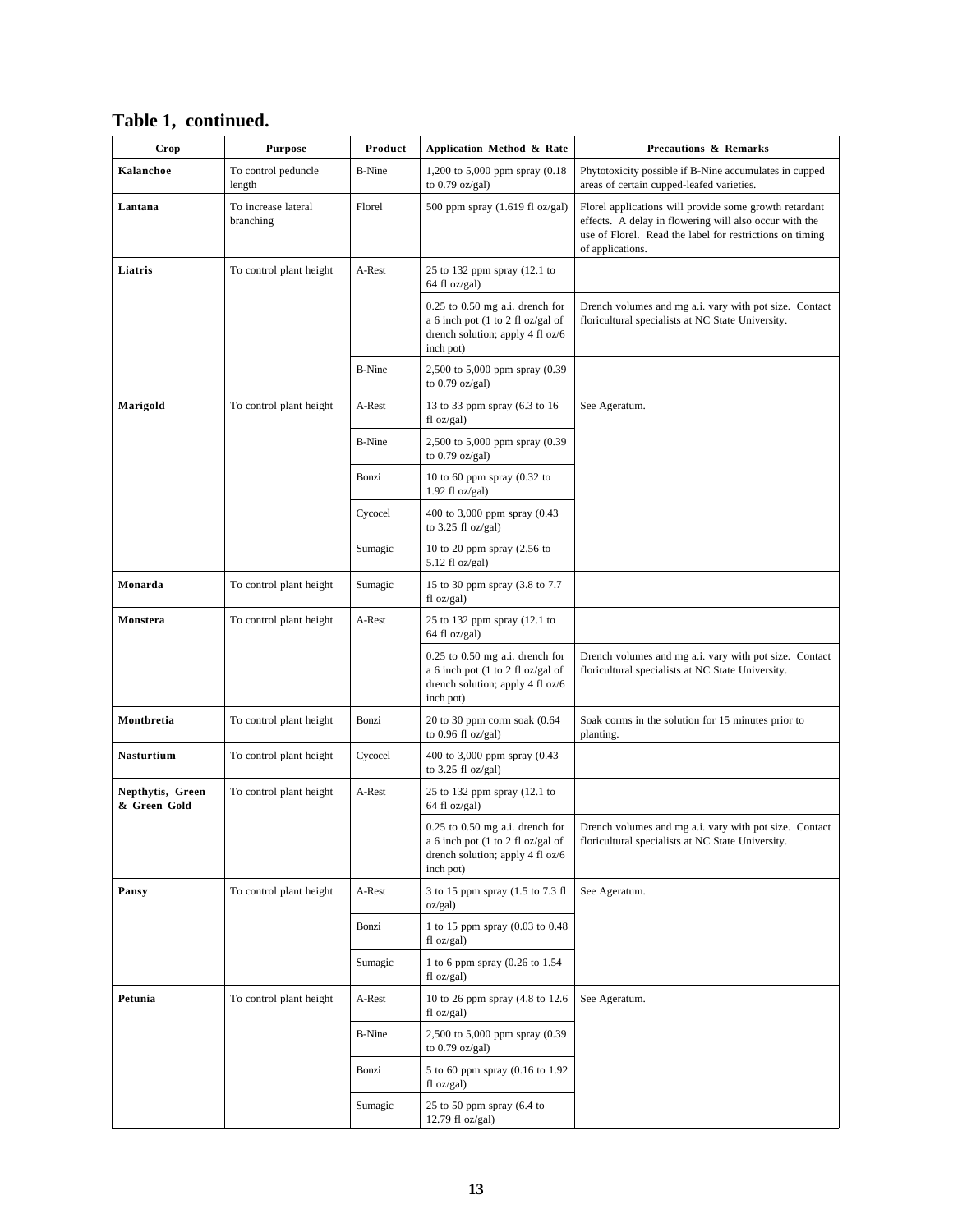|  | Table 1, continued. |
|--|---------------------|
|--|---------------------|

| Crop                                             | <b>Purpose</b>          | Product               | Application Method & Rate                                                                                                                        | <b>Precautions &amp; Remarks</b>                                                                                                                                                                                                                            |
|--------------------------------------------------|-------------------------|-----------------------|--------------------------------------------------------------------------------------------------------------------------------------------------|-------------------------------------------------------------------------------------------------------------------------------------------------------------------------------------------------------------------------------------------------------------|
| Philodendron                                     | To control plant height | A-Rest                | 25 to 132 ppm spray (12.1 to<br>64 fl oz/gal)                                                                                                    |                                                                                                                                                                                                                                                             |
|                                                  |                         |                       | $0.25$ to $0.50$ mg a.i. drench for<br>a 6 inch pot (1 to 2 fl oz/gal of<br>drench solution; apply 4 fl oz/6<br>inch pot)                        | Drench volumes and mg a.i. vary with pot size. Contact<br>floricultural specialists at NC State University.                                                                                                                                                 |
| Phlox                                            | To control plant height | <b>B-Nine</b>         | 2,500 to 5,000 ppm spray (0.39<br>to $0.79$ oz/gal)                                                                                              | See Ageratum.                                                                                                                                                                                                                                               |
| Pilea                                            | To control plant height | A-Rest                | 25 to 132 ppm spray (12.1 to<br>64 fl oz/gal)                                                                                                    |                                                                                                                                                                                                                                                             |
|                                                  |                         |                       | $0.25$ to $0.50$ mg a.i. drench for<br>a 6 inch pot (1 to 2 fl oz/gal of<br>drench solution; apply 4 fl oz/6<br>inch pot)                        | Drench volumes and mg a.i. vary with pot size. Contact<br>floricultural specialists at NC State University.                                                                                                                                                 |
| Poinsettia                                       | To control plant height | A-Rest                | $0.06$ to $0.25$ mg a.i. drench for<br>a 6 inch pot $(0.25$ to 1 fl oz/gal<br>of drench solution; apply 4 fl<br>oz/6 inch pot)                   | Contact floricultural specialists at NC State University.                                                                                                                                                                                                   |
|                                                  |                         | <b>B-Nine</b>         | 2,000 to 3,000 ppm spray (0.31)<br>to $0.47$ oz/gal)                                                                                             | Not effective in our studies.                                                                                                                                                                                                                               |
|                                                  |                         | $B-Nine +$<br>Cycocel | 800 to 2,500 ppm B-Nine<br>$(0.13 \text{ to } 0.39 \text{ oz/gal}) + 1,000 \text{ to }$<br>1,500 ppm Cycocel $(1.08$ to<br>1.63 fl oz/gal) spray | Use the higher rates of this tank mix spray on stock<br>plants and for finishing crops in very warm regions.<br>Outside of very warm areas, growers should use the<br>lower rates. Too late of an application can delay<br>flowering and reduce bract size. |
|                                                  |                         | Bonzi                 | 10 to 30 ppm spray $(0.32$ to<br>$0.96$ fl oz/gal)                                                                                               | Contact floricultural specialists at NC State University.                                                                                                                                                                                                   |
|                                                  |                         |                       | 0.237 to 0.473 mg a.i. drench<br>for a 6 inch pot $(0.064$ to $0.128$<br>fl oz/gal of drench solution;<br>apply 4 fl oz/6 inch pot)              | Drench volume and mg a.i. vary with pot size. Consult<br>the label for recommended volumes.                                                                                                                                                                 |
|                                                  |                         | Cycocel               | 800 to 1,500 ppm spray (0.87)<br>to $1.63$ fl oz/gal)                                                                                            | For natural season crops in N.C., do not apply cycocel<br>after Nov. 1. Late applications can reduce bract size and<br>delay flowering.                                                                                                                     |
|                                                  |                         |                       | 3,000 to 4,000 ppm drench<br>$(3.25$ to 4.34 fl oz/gal of<br>drench solution)                                                                    | Drench volume varies with pot size. Consult the label<br>for recommended volumes.                                                                                                                                                                           |
|                                                  |                         | Sumagic               | 2.5 to 10 ppm spray $(0.64)$ to<br>$2.56$ fl oz/gal)                                                                                             | Contact floricultural specialists at NC State University.                                                                                                                                                                                                   |
| Portulaca                                        | To control plant height | A-Rest                | 7 to 26 ppm spray (3.4 to 12.6<br>floz/gal)                                                                                                      | See Ageratum                                                                                                                                                                                                                                                |
|                                                  |                         | Sumagic               | 15 to 30 ppm spray (3.8 to 7.7<br>f1 oz/gal                                                                                                      |                                                                                                                                                                                                                                                             |
| Pothos                                           | To control plant height | A-Rest                | 25 to 132 ppm spray (12.1 to<br>64 fl oz/gal)                                                                                                    |                                                                                                                                                                                                                                                             |
|                                                  |                         |                       | $0.25$ to $0.50$ mg a.i. drench for<br>a 6 inch pot (1 to 2 fl oz/gal of<br>drench solution; apply 4 fl oz/6<br>inch pot)                        | Drench volumes and mg a.i. vary with pot size. Contact<br>floricultural specialists at NC State University.                                                                                                                                                 |
| <b>Purple Coneflower</b>                         | To control plant height | Sumagic               | 30 to 40 ppm spray (7.7 to 10.2)<br>fl oz/gal)                                                                                                   |                                                                                                                                                                                                                                                             |
| <b>Purple Passion</b><br>(Gynura)<br>aurantiaca) | To control plant height | A-Rest                | 26 to 132 ppm spray (12.6 to<br>$64 \text{ fl oz/gal}$                                                                                           |                                                                                                                                                                                                                                                             |
|                                                  |                         |                       | $0.25$ to $0.50$ mg a.i. drench for<br>a 6 inch pot (1 to 2 fl oz/gal of<br>drench solution; apply 4 fl oz/6<br>inch pot)                        | Drench volumes and mg a.i. vary with pot size. Contact<br>floricultural specialists at NC State University.                                                                                                                                                 |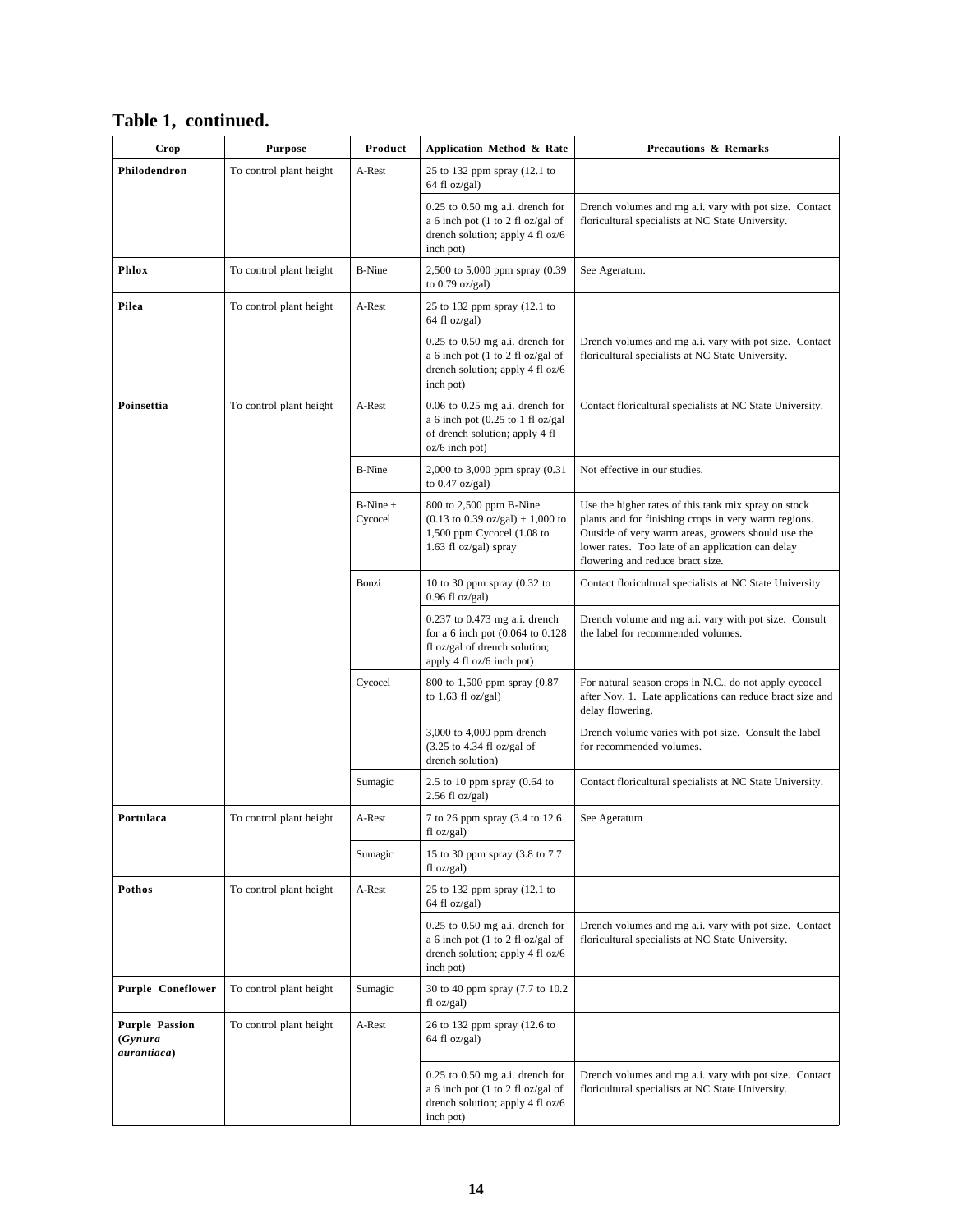| Table 1, continued. |  |
|---------------------|--|
|---------------------|--|

| Crop                    | <b>Purpose</b>                   | Product       | Application Method & Rate                                                                                                       | <b>Precautions &amp; Remarks</b>                                                                                                                                                                                   |
|-------------------------|----------------------------------|---------------|---------------------------------------------------------------------------------------------------------------------------------|--------------------------------------------------------------------------------------------------------------------------------------------------------------------------------------------------------------------|
| Salvia                  | To control plant height          | A-Rest        | 10 to 26 ppm spray (4.8 to 12.6)<br>fl oz/gal)                                                                                  | See Ageratum.                                                                                                                                                                                                      |
|                         |                                  | <b>B-Nine</b> | 2,500 to 5,000 ppm spray (0.39<br>to $0.79$ oz/gal)                                                                             |                                                                                                                                                                                                                    |
|                         |                                  | Bonzi         | 5 to 60 ppm spray (0.16 to 1.92)<br>fl oz/gal)                                                                                  |                                                                                                                                                                                                                    |
|                         |                                  | Cycocel       | 400 to 3,000 ppm spray (0.43<br>to $3.25$ fl oz/gal)                                                                            |                                                                                                                                                                                                                    |
|                         |                                  | Sumagic       | 5 to 10 ppm spray (1.28 to 2.56)<br>fl oz/gal)                                                                                  |                                                                                                                                                                                                                    |
| Schefflera              | To control plant height          | A-Rest        | 25 to 132 ppm spray (12.1 to<br>64 fl oz/gal)                                                                                   |                                                                                                                                                                                                                    |
|                         |                                  |               | $0.25$ to $0.50$ mg a.i. drench for<br>a 6 inch pot (1 to 2 fl oz/gal of<br>drench solution; apply 4 fl oz/6<br>inch pot)       | Drench volumes and mg a.i. vary with pot size. Contact<br>floricultural specialists at NC State University.                                                                                                        |
| <b>Shasta Daisy</b>     | To control plant height          | Sumagic       | 15 to 30 ppm spray (3.8 to 7.7<br>floz/gal)                                                                                     |                                                                                                                                                                                                                    |
| Snapdragon              | To control plant height          | A-Rest        | 10 to 26 ppm spray (4.8 to 12.6)<br>fl oz/gal)                                                                                  | See Ageratum.                                                                                                                                                                                                      |
|                         |                                  | Bonzi         | 5 to 90 ppm spray (0.16 to 2.88)<br>floz/gal)                                                                                   |                                                                                                                                                                                                                    |
|                         |                                  | Sumagic       | 25 to 50 ppm spray $(6.4 \text{ to }$<br>12.79 fl oz/gal)                                                                       |                                                                                                                                                                                                                    |
| Spathiphyllum           | To induce flower<br>initiation   | GibGro        | 250 ppm spray (1 fl oz/gal)                                                                                                     | GibGro 4LS has 24(c) registration for distribution and<br>greenhouse use only within North Carolina. One<br>application should be made during the non-seasonal<br>blooming period, typically June through January. |
| Speedwell<br>(Veronica) | To control plant height          | Sumagic       | 20 to 40 ppm spray (5.1 to 10.2)<br>fl oz/gal)                                                                                  |                                                                                                                                                                                                                    |
| Sunflower               | To control plant height          | Cycocel       | 400 to 3,000 ppm spray (0.43<br>to $3.25$ fl oz/gal)                                                                            |                                                                                                                                                                                                                    |
| Tulip                   | To control plant height          | A-Rest        | $0.125$ to $0.5$ mg a.i. drench for<br>a 6 inch pot $(0.5$ to 2 fl oz/gal<br>of drench solution; apply 4 fl<br>oz/6 inch pot)   | Drench volumes and mg a.i. vary with pot size. Contact<br>floricultural specialists at NC State University.                                                                                                        |
|                         |                                  | Bonzi         | 0.591 to 4.732 mg a.i. drench<br>for a 6 inch pot $(0.16$ to 1.28 fl<br>oz/gal of drench solution; apply<br>4 fl oz/6 inch pot) | Drench volumes and mg a.i. vary with pot size.                                                                                                                                                                     |
|                         |                                  |               | 2 to 5 ppm bulb soak (0.064 to<br>$0.16$ fl oz/gal)                                                                             | Soak bulbs for 1 hour prior to planting.                                                                                                                                                                           |
| Verbena                 | To control plant height          | <b>B-Nine</b> | 2,500 to 5,000 ppm spray (0.39<br>to $0.79$ oz/gal)                                                                             | See Ageratum.                                                                                                                                                                                                      |
|                         |                                  | Cycocel       | 400 to 3,000 ppm spray (0.43<br>to $3.25$ fl oz/gal)                                                                            |                                                                                                                                                                                                                    |
|                         | To increase lateral<br>branching | Florel        | 500 ppm spray (1.619 fl oz/gal)                                                                                                 | Florel applications will provide some growth retardant<br>effects. A delay in flowering will also occur with the<br>use of Florel. Read the label for restrictions on timing<br>of applications.                   |
| Vinca<br>(Catharanthus) | To control plant height          | A-Rest        | 5 to 18 ppm spray (2.4 to 8.7 fl<br>oz/gal)                                                                                     | See Ageratum.                                                                                                                                                                                                      |
|                         |                                  | <b>B-Nine</b> | 2,500 to 5,000 ppm spray (0.39<br>to $0.79$ oz/gal)                                                                             |                                                                                                                                                                                                                    |
|                         |                                  | Cycocel       | 400 to 3,000 ppm spray (0.43<br>to $3.25$ fl oz/gal)                                                                            |                                                                                                                                                                                                                    |